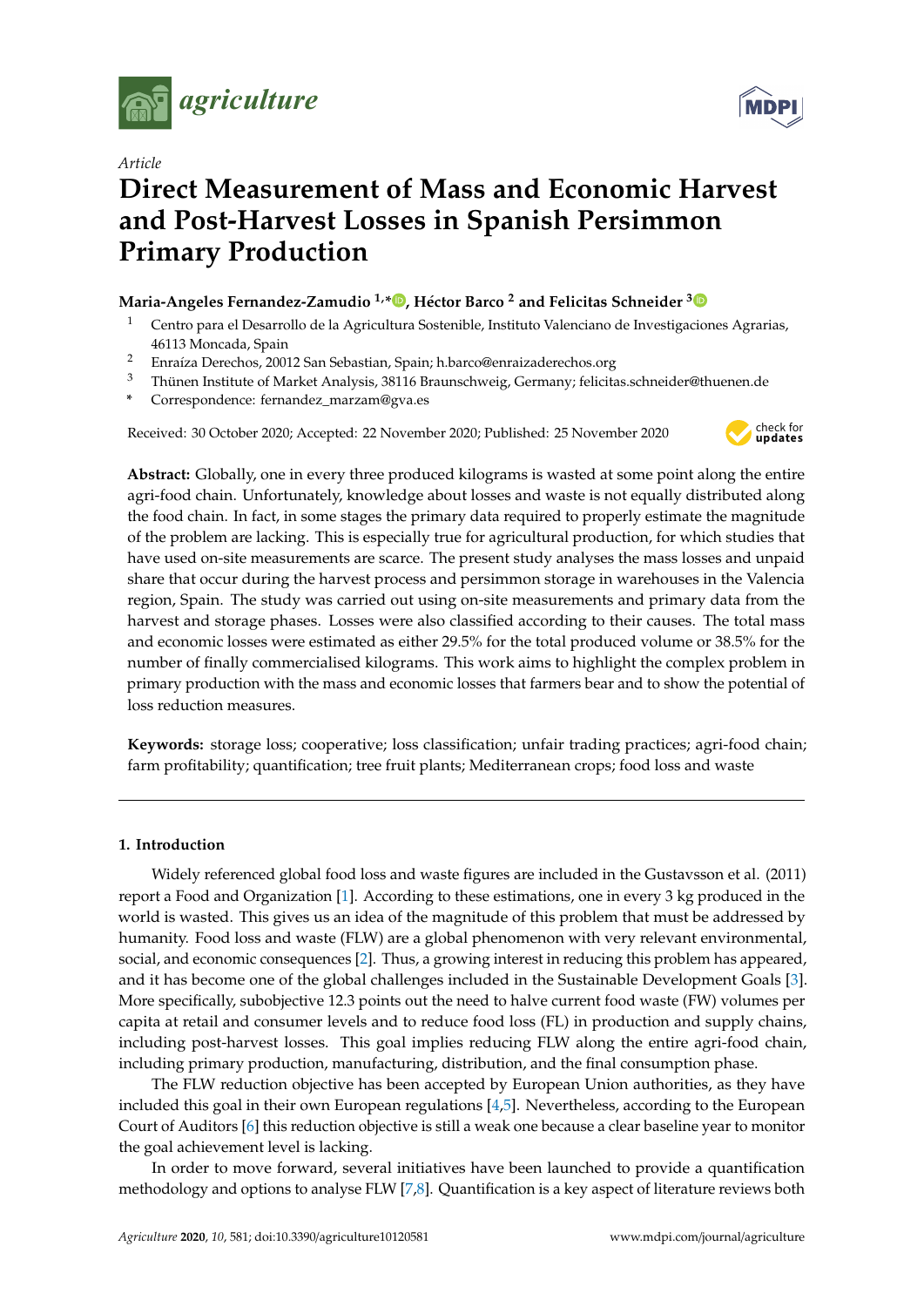globally [\[9\]](#page-18-8) and in Europe. Corrado and Sala [\[10\]](#page-18-9) and Corrado et al. [\[11\]](#page-18-10) have highlighted that reliable information about the FLW issue is lacking, particularly when achieved by taking direct measurements. To date, the vast majority of studies have used literature reviews or another indirect measurement to obtain FLW data, which significantly constrains the reliability of the obtained information.

Moreover, data gaps are not homogeneously distributed among the different agri-food chain steps. Specifically, the primary production phase is one of the steps in which primary data is less available, and the reliability of available information is considered to be poor  $[9-11]$  $[9-11]$ .

The lack of reliable data in the primary production step is a limiting factor to find ways to make the real FLW problem known in this agri-food chain step, which entails the risk of undervaluing compared to other phases. The non-consideration of quantifying FL in the pre-harvest and harvest steps to calculate the Food Loss Index, as regards goal 12.3 of the Sustainable Development Goals (SDG) [\[12\]](#page-18-11), is clearly evidenced. FL measurement can also be included in the pre-harvest and harvest phases, but separately reported when information is already available or these amounts are considered relevant. This circumstance leads to a paradoxical situation, because a previous step to the quantification of both the pre-harvest and harvest phases is to consider it a relevant problem. Nevertheless, determination as a relevant problem does not seem feasible, with no prior data collection to be diagnosed as such.

This non-consideration of pre-harvest steps to quantify FW has occurred in Europe, where the European Parliament and Council have published a delegated decision for a common methodology and minimum quality requirements for the uniform measurement of FW levels [\[13\]](#page-18-12). The measurement of pre-harvest steps has been excluded from the delegated decision. This is due to the terminology of the food used, which is based on the European Food Security Law [\[14\]](#page-18-13). The provided food definition excludes the products that remain on trees or crops and non-harvested products, even though their maturity level renders them edible.

This is contrary to the codex established by the Food and Agriculture Organisation of the United Nations and the World Health Organization [\[15\]](#page-18-14). The definition adopted by the codex does not exclude these materials as food. This food concept established by the codex was also adopted by the European Project titled "Food Use for Social Innovation by Optimising Waste Prevention Strategies" (FUSIONS) [\[16\]](#page-18-15), including those crops that are mature for harvest, but not finally harvested and included in FW measurements.

Weighing FLW is considered to achieve a high level of reliability. Baker [\[17\]](#page-18-16) showed substantial differences between FLW quantifications in the primary production step if these measurements were carried out using farmers' interviews in contrast to an applied weighing methodology. The latter method, estimated through weighing, achieved results that were 2.5-fold higher than the estimations provided by interviews. This comparison highlights producers' misperception of the FL in their agricultural holdings. It also demonstrates the need to increase the FL quantification number by weighing, given the risk of underestimating the FL problem that occurs in the production step.

However, this method is one of the most costly ones in terms of time and budget [\[18\]](#page-18-17). On-site quantification in primary production is a very complex task because a wide variety of factors must be considered [\[19\]](#page-19-0). Despite the efforts made toward the standardisation of on-site FLW quantifications [\[19](#page-19-0)[,20\]](#page-19-1), very few initiatives have been followed to create a common protocol. Indeed, the few direct measurements made have used particular criteria—in other words, assumptions fixed by the persons responsible for FLW measurements.

A clear example of this lack of measurements by weighing is given by the most recent studies about the FLW issue in the different EU Member States [\[21\]](#page-19-2). Of the 48 analysed studies, only 19 measured primary production. Of these, only one study applied weighing methodology. In fact, the weighing measurement established by a Belgian study [\[22\]](#page-19-3) was only carried out for a specific part of the production step, particularly for auctions.

The lack of information collected from weighing methods in the production step has also been highlighted by Xue et al. [\[9\]](#page-18-8). Of the 202 studies analysed in their work, which came from 84 different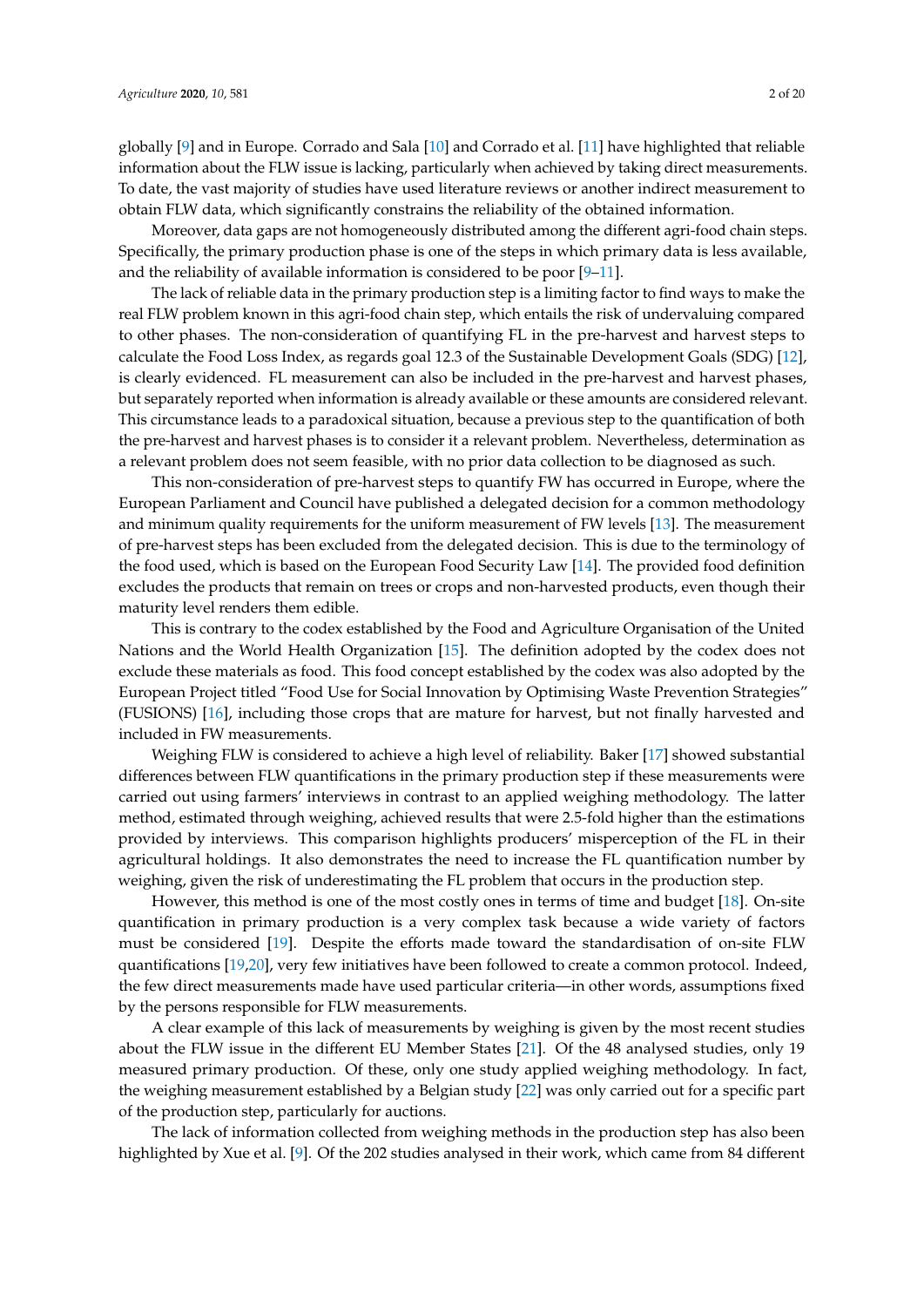countries and covered the years 1933 to 2014, none has used the weighing method for FLW quantification in the primary production step, even in a mixed form with other quantification methodologies.

Thus, it happens that only a few FL weighing quantification initiatives cover primary production. Of the published works, Baker et al. [\[17\]](#page-18-16), who measured 20 different horticultural crops, must be highlighted. Despite the fact that their results showed major differences among crops and even among the same vegetable species, an average harvest loss of around 11,299 kg per hectare was calculated.

Johnson et al. [\[23\]](#page-19-4) implemented a similar work by measuring eight different food commodities. On average, the FL was 5115 kg per hectare. All the included food was edible, and the majority of this quantity was considered perfectly saleable. These FL averages accounted for approximately 42% of the total marketed production. These results represent a far higher figure than common national estimations, which are based on other quantification methodologies that represent a weaker level of reliability, which was also demonstrated by Baker et al. [\[17\]](#page-18-16). A similar conclusion was drawn in the work of Khader et al. [\[24\]](#page-19-5), which measured 30 wheat fields. In the pre-harvest and harvest steps, a Food Loss Index of 280 kg per hectare was provided. Nevertheless, the need to increase sample size to obtain a higher level of statistical reliability for the resulting data was shown.

The main objectives of the present study are to generate knowledge on the FL volume in the first chain phases (harvest and storage). For this purpose, primary data obtained through on-site measurements are provided for persimmon trees located in the Spanish Mediterranean area. Thus, in contrast to already existing studies which focus on vegetable crops, the present study focuses on the unique area of tree fruit crops. The causes of losses are identified and the potentials for prevention are analysed. This work also seeks to estimate the additional fractions unpaid to producers, which is the case of the FL occurring in the storage phase. The estimation of total losses and unpaid fruit using, in this case, persimmons could help us to understand the current situation that producers face. The intention is to take advantage of already available approaches adapted for additional types of crops, allowing comparisons to be made and synergies to be generated among different FL studies. Adding experiences is a key aspect to facilitate future comparable data sets on FL in the earliest stages. Furthermore, this approach was carried out in line with the previously made initial attempts [\[19,](#page-19-0)[20\]](#page-19-1) to also complement the conclusions reached by those authors.

A scheme (Figure [1\)](#page-3-0) was drawn to graphically and simply show the contributions sought herein and to indicate where the work area is located.

The first part of this study presents the results from the measurements taken during harvest. This information was collected by on-site measurements and concerns the harvest losses of persimmon fruits, which have been scarcely referenced in the literature to date. This study focused on persimmon crops, which are of socio-economic importance in the Valencia region, Spain.

By focusing on the quantification work in earlier agri-food chain steps, the FL concept used for this study follows the line taken by FUSIONS [\[16\]](#page-18-15). This concept includes all the products for which the final destination was initially human consumption, including the mature products that are not harvested for any reason.

The second part of the study focused on the dimension and reasons for the unpaid fraction during storage, for which the cooperative's warehouse management data were used. Unpaid fruit is another problem which has to be added to the FL produced in fields. In this case, unpaid fruit appears in the storage phase, when it is separated during grading processes while the storage phase is underway. For this reason, and despite the fact that FL also appear in warehouses, this food might often be eaten by humans and, therefore, this volume is not compatible with the FL concept. Consequently, this information is not included in the FL quantifications of the study but is reported named as an unpaid fraction in order to distinguish it from the FL that occurred in fields during harvest. Nevertheless, in order to provide a broader picture of the total losses occurred during the first stages of the agri-food chain, the sum of both volumes is provided as the total mass and economic losses.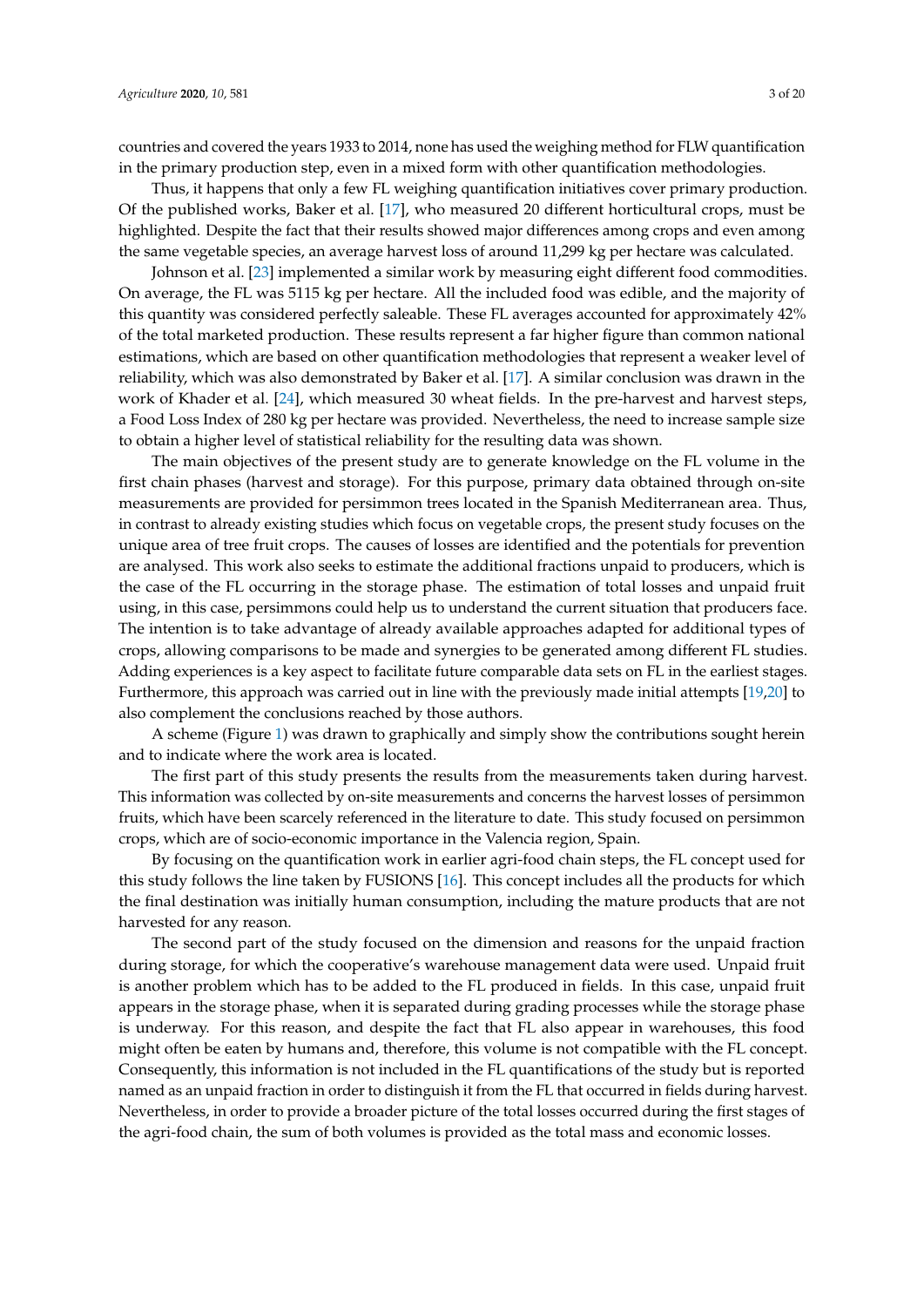<span id="page-3-0"></span>

& Ind. is the 2nd category and industrial use (not saleable at a reasonable price).  $2^{\frac{1}{2}}$ **Figure 1.** Scheme of the study approach; Cat. 1 is the 1st category (saleable at a reasonable price), Cat. 2

#### **2. Materials and Methods**

# This information was collected by on-site measurements and concerns the harvest losses of *2.1. Persimmon Cultivation in the Valencian Region, Spain*

Persimmon (*Diospyros kaki* Thunb) is a crop of Far East origin. This cultivation was introduced into Europe in the 17th century before it subsequently spread to the Mediterranean Region, whose agro-climate conditions are very favourable [\[25\]](#page-19-6). Currently, China covers 90% of the total persimmon crop surface in the world. The total cultivated area was 857,672 hectares in 2018 [\[26\]](#page-19-7). .<br>Nevertheless, China contributes only 67.3% of the world's total persimmon production. The persimmon production in China is basically destined to its domestic market. Self-consumption also predominates .<br>in South Korea and Japan, countries with larger persimmon crop cultivation areas than Spain.

Spain is the most important European country to grow persimmon, with a total surface of 18,601 hectares and a production of 492,320 tonnes [\[26\]](#page-19-7). Nowadays, Spain is the second largest persimmon producer on the global scale, and it contributes 10.4% of the total persimmon production. In Spain, according to the 2017 Ministry of Agriculture of Spain data the Valencia region has 15,931 hectares of persimmon cultivation. This is 86% of the national surface and produces 384,785 tonnes of the total yield in Spain, which represents 95% of the total [\[27\]](#page-19-8). Thus, it should be noted that the region included in the present study is a Spanish and European reference for persimmon cultivation.

Although the persimmon crop has been a minority crop over the years, many plantations with a commercial orientation have appeared in the last few decades in the Valencia region. Evidence for this importance lies in the persimmon area having increased in general in Spain, and in the Valencia region The first one is related to the palpable lack of citrus fruit profitability in recent decades, which forces *2.1. Persimmon Cultivation in the Valencian Region, Spain*  the fact that agricultural holdings are managed similarly to those of orange or mandarin, which are the most extended fruit plantations in the Valencia region. in particular, especially in the last two decades (Figure [2\)](#page-4-0). There are several reasons for this increase. alternatives to be found [\[28–](#page-19-9)[30\]](#page-19-10). The second is the agro-climate requirements for persimmon crops and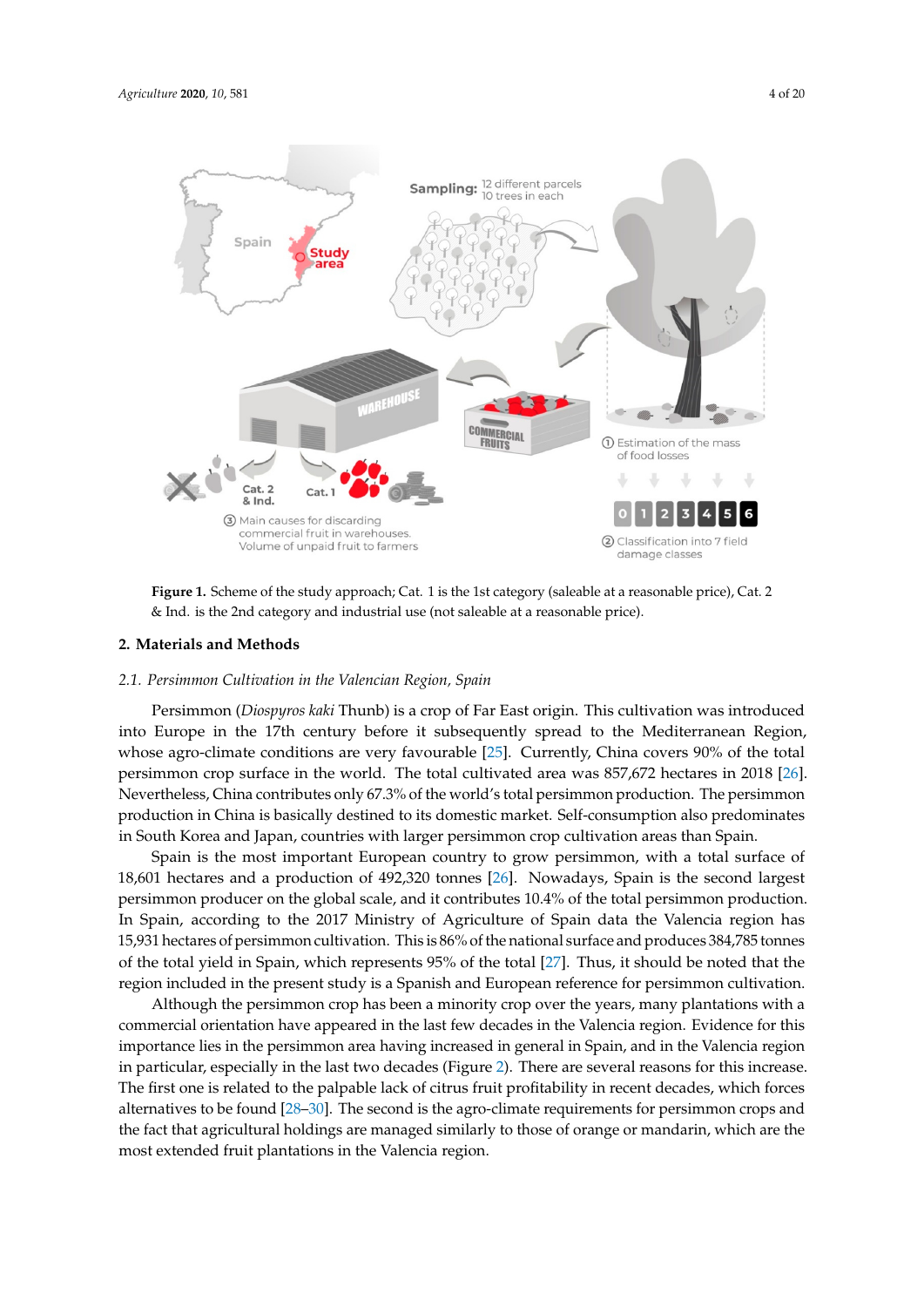<span id="page-4-0"></span>

**Figure 2.** Persimmon production (t) and surface area (ha) in Spain. Source: [26]. **Figure 2.** Persimmon production (t) and surface area (ha) in Spain. Source: [\[26\]](#page-19-7).

grown (Figure [2\)](#page-4-0). Persimmon is a very productive species that is optimally cultivated nowadays. Thus, the average produced yield can exceed 55,000 kg per hectare, which means an increase in the total Spanish persimmon production of a factor of four from 2010 to 2018. At the same time as the cultivation area has increased, the total persimmon production has rapidly

In the current context, new persimmon plantations have slowed down due to the suspicion that production is reaching an overproduction state. One of the main pieces of evidence for this is the drop In prices in 2019. However, operators consider that there is still a wide margin for commercial growth in both Spain and the rest of Europe.

Another key reason for persimmon growth is the development of post-harvest technology to eliminate natural fruit astringency. Traditionally, fruit was stored to continue maturation until it become soft. Therefore, only small-scale trade in local markets was feasible. At the end of the 1990s, this technology improved thanks to the use of controlled atmosphere chambers and  $CO<sub>2</sub>$  supplies. The resulting fruit are sweet and have a firm texture, which allow them to be transported to distant markets. This is a commercial opportunity that has keenly encouraged Spanish producers [\[26\]](#page-19-7).

The most widespread persimmon variety is the so-called "Rojo Brillante" (bright red), which was previously cultivated traditionally in the Province of Valencia and can be marketed at a high value. The fruit appearance is very rounded, with a high calibre and a bright orange colour. Its plantations are very productive and are well adapted to the climate and soil of the Valencian municipalities. This is also the favourite variety of farmers in different agricultural areas of Spain. A high proportion is commercialised with the quality label "Denominación de Origen Caqui Rojo Brillante" (Designation of Origin of the Bright Red Persimmon).

Some key aspects of persimmon handling within the warehouse are that the entire persimmon volumes delivered from fields are stored in boxes of approximately 19 kg. Fruit handling starts within the first few hours of being harvested so as to avoid the fruit from being exposed to ambient temperatures for long periods. This exposure can increase the unpaid fraction percentage. The first stage to be performed in the warehouse is weighing the yields from parcels. Thus, fruits with plague symptoms, malformations, or other marks caused by fruit handling in fields are detected. Each head of a harvest crew is informed daily about the obtained results of how this task was carried out. If some inefficiencies are detected, new guidelines and recommendations are provided by cooperatives.

Then, the fruit is placed inside refrigerated rooms. In parallel, these fruits are transported to  $CO<sub>2</sub>$ chambers to remove their astringency. After this step, the persimmons are cleaned and catalogued according to their mass, size, and other commercial criteria established by buyers. Full traceability exists to register the amounts for each parcel per commercial category. This is a key aspect to determine the final liquidation for each producer.

Naturally, the demanding quality requirements of the warehouse mean that this pressure is felt on the plots. However, it should also be noted that the effect of growing persimmon crops for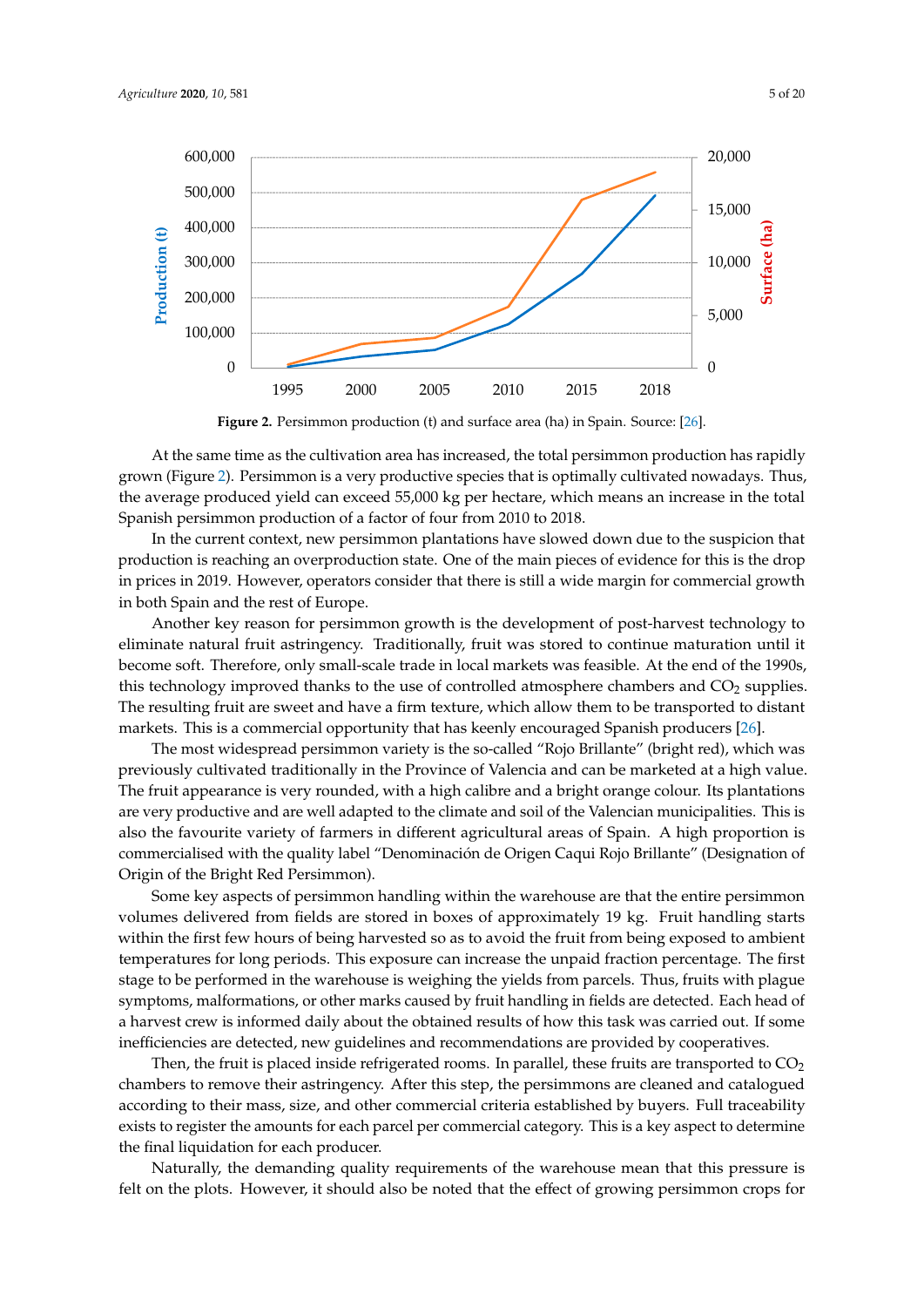the whole farming sector in the Valencian Region has been a very positive one. In fact, it has been called a miracle [\[31\]](#page-19-11) and has become a real alternative to substitute citrus, because these cultivations are currently unprofitable. The persimmon crop has brought wealth and new job opportunities by reactivating the primary sector in many municipalities, particularly in the Province of Valencia. Nevertheless, two decades after the "boost" emerged, the ceiling in persimmon production seems to have been reached, despite agents thinking that the market can absorb larger supplies. However, the quantity of fruit left on the ground clearly evidence that, at present, additional amounts would have to fulfil strict visual performance requirements to be marketable. A further increase in the production amount should take different options into consideration, which are discussed further within Section [4.](#page-13-0)

#### *2.2. The Persimmon Supply Chain*

Valencian persimmon producers are characterised by small agricultural holdings, and 70% of all the farm holdings of fruit plants cover less than 5 hectares in this region. This percentage is higher (85%) if the crops are citrus [\[32\]](#page-19-12). There is a relevant percentage of part-time farmers, and their average age is quite old. The most positive aspects are their fertile soils with irrigation water and the favourable agro-climate conditions in the Valencia region. Furthermore, these farmers' experience is very relevant because it is based on plenty of experience in cultivating different fruit and vegetable products destined for fresh consumption for decades and mainly for exports. From the very beginning, the best incentive for persimmon producers was the gradual increase in demand, because delivering fruit to new markets led to very affordable prices.

Despite the fact that astringency has been limited thanks to the use of controlled atmosphere chambers, this is a very demanding technology in economic investment terms, and one that cannot be applied by individual farmers. In practice, farmers are forced to sell all their production to cooperatives and other large trading companies because they cannot reach the final markets on their own. For this reason, cooperatives and other private storage firms play a determining role in commercialisation. In fact, the group named "Persimon" was created to commercialise the sweet persimmon, but with a firm consistency. The Persimon Group consists of 27 cooperatives that sell 50% of the total Spanish persimmon production; 60% of the total persimmon volume managed by this group is delivered by three Valencian cooperatives, one of which was included in the data collection of the present study.

Cooperative work is very diverse. On the one hand, many cooperatives offer producers the chance to take over different tasks in agricultural holdings. One example of this is phytosanitary treatments, which offer optimum work to producers despite owning small farm holdings. Furthermore, cooperatives have the facilities to eliminate fruit astringency, which is a key prerequisite to sell this product. On the other hand, some very crucial work is linked with FL. Hence, cooperatives are responsible for planning the harvest process throughout their partners' cultivation area. Persimmon is a tree in which it is possible to advance or delay the ripening process by applying phytoregulators. Ethefon is used to advance, while gibberellic acid is employed to delay harvest. This fact has substantially extended the natural ripening and harvesting calendar of persimmon crops. Naturally, the whole harvest process concentrates in November, but the period can be extended from the beginning of October to the end of December using phytoregulators. The harvest process is followed on early agricultural holdings in two sequential stages. From November onward, the picking procedure is carried out in just one round. Harvest labour is not normally carried out by the owner of an agricultural farm; rather, the corresponding cooperatives provide their personnel to collect fruit. The staff have been previously trained to conduct this work. The producer pays for the cost of this process with the final settlement paid from the yield.

As for the commercial criteria used to harvest persimmon fruits, buyers (cooperatives or private traders) claim that they have to meet market demands. This implies adhering to the rules imposed by large supermarket companies, which centralise the entire demand. Other wholesalers and retail stores, such as groceries, local markets, neighbourhood shops, etc., may adopt slightly different commercial criteria. Nevertheless, it can be argued that normally wholesalers previously determine the fruit that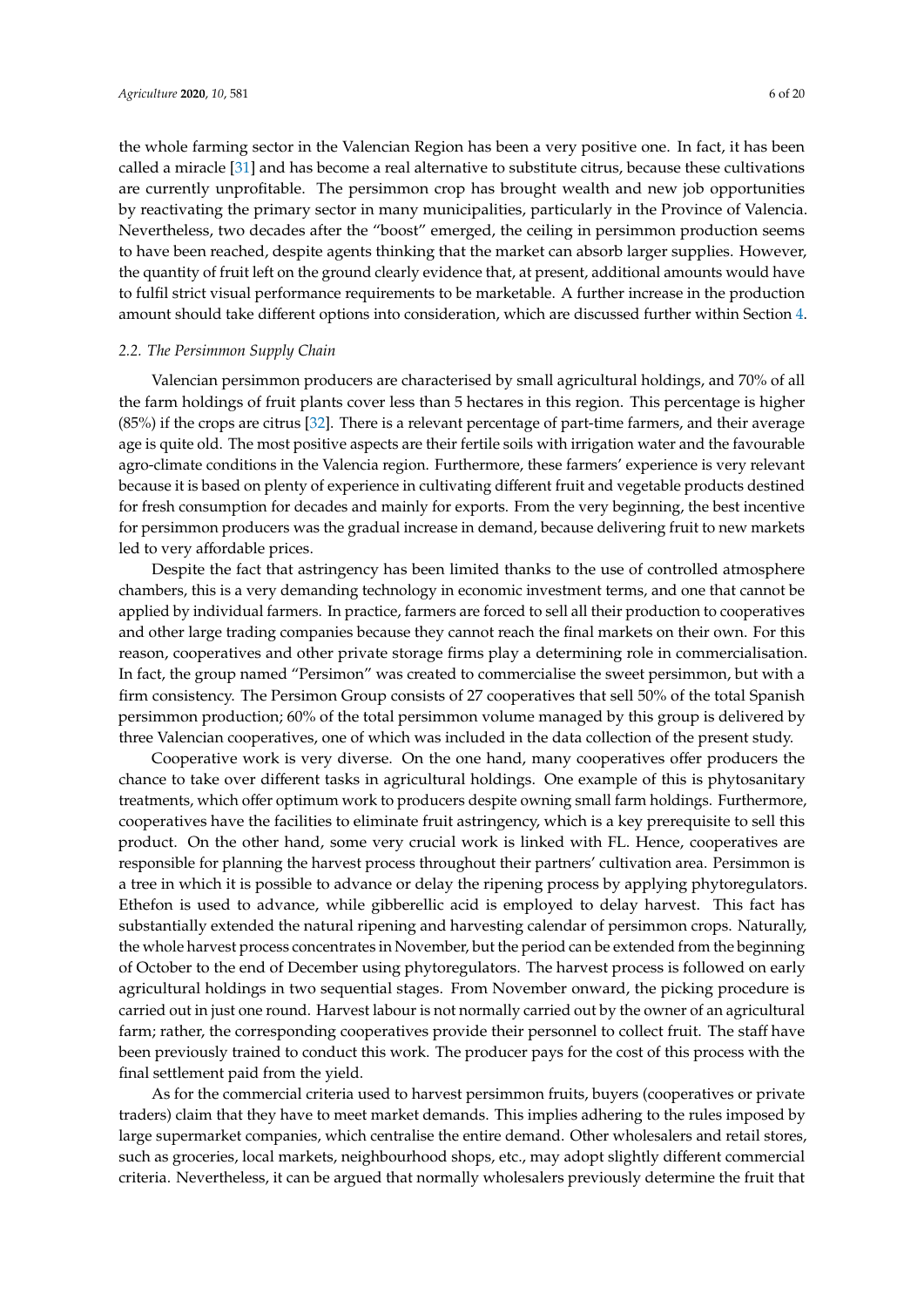is to be delivered to retail stores. Basically, very rounded fruits with a large calibre are frequently requested. Smaller fruits are requested from other markets, such as Eastern countries, but nowadays this market is limited by "Russia's veto". Another fruit characteristic which is highly demanded is the intense and uniform orange colour, apart from being a sweet and firm fruit. There are additional aesthetic requirements, such as not admitting fruit with physical defects, including slight marks on skin, bumps, or plague remains. Given these market requirements, the triage in the harvest process is highly demanding because buyers (cooperatives or private traders) intend to send only saleable fruit to warehouses. Undoubtedly, this leads to a large volume of yields not being harvested.

# *2.3. Procedure for the on-Site FL Quantification of Persimmon*

With tree fruit plants, the amount of harvest produced in an agricultural parcel depends on the tree age, plantation framework, tree health status, and care taken to perform different agricultural works. Thus, the production variability could be very wide in the same agricultural area. In the present study, the data sample included 12 different agricultural parcels from the main producing region in Spain, "La Ribera Alta" in the Province of Valencia. This data sample represents 12 different producers, but they commercialise production through the same cooperative store. This cooperative is one of the three main cooperatives in terms of the volume of persimmon traded in Spain. The complete analysed persimmon volume came from the "Rojo Brillante" variety, cultivated and watered by drip irrigation. Preferably, these plantations were selected when they were 5 or 6 years old in order to collect information on mature trees. Although two agricultural sites have plantations with 4-year-old trees, these trees showed an excellent robustness and a high productivity level.

The most suitable unit by which to measure FL in tree crops is the tree itself. In the present study, 10 trees were measured in each parcel. It is true that a certain land area could be selected as a reference unit but, in this case, it would be necessary for all the trees to be planted within the same plantation framework, which is not the case of the Spanish persimmon. The on-site analysis of these 10 trees provided a total estimation of the fruit mass discarded per tree. Subsequently, this result was extrapolated to the total parcel surface to obtain an estimation of the harvest losses in kg per hectare. By this FL quantification approach, it is worth highlighting that only the fruit potentially suitable for human consumption at harvest time were measured/counted. It has to be clarified that all other fruits (immature, overripe, long-term damage with spoilage) were excluded from the FL quantification process.

Together with the quantification of the volume of discarded fruit, the main reasons for such losses were analysed. For this purpose, all the persimmon fruits that were left on treetops and on the ground beneath each treetop were monitored one by one. Fruits potentially suitable for human consumption were not picked from the treetop but inspected visually. The land in this region is quite flat and persimmons do not normally roll away. The choice of these 10 trees per parcel was discretionary, but the trees that could be representative for the entire parcel were selected. Data collection was carried out between 12 November and 12 December 2019.

All the parcels were harvested during only one round. Nevertheless, a potential bias was sought to avoid the parcels harvested in October due to the harvest process, which is carried out on 2 different days in this month. For this purpose, harvest loss measurements were taken on-site within 24–48 h of harvesting to ensure that the persimmons still retained a certain level of freshness and to facilitate analysing the main reasons why fruit was discarded. The general features of the 12 analysed parcels and the level of representativeness as a percentage of the 10 trees measured in relation to all the trees planted in each parcel are indicated in Table [1.](#page-7-0)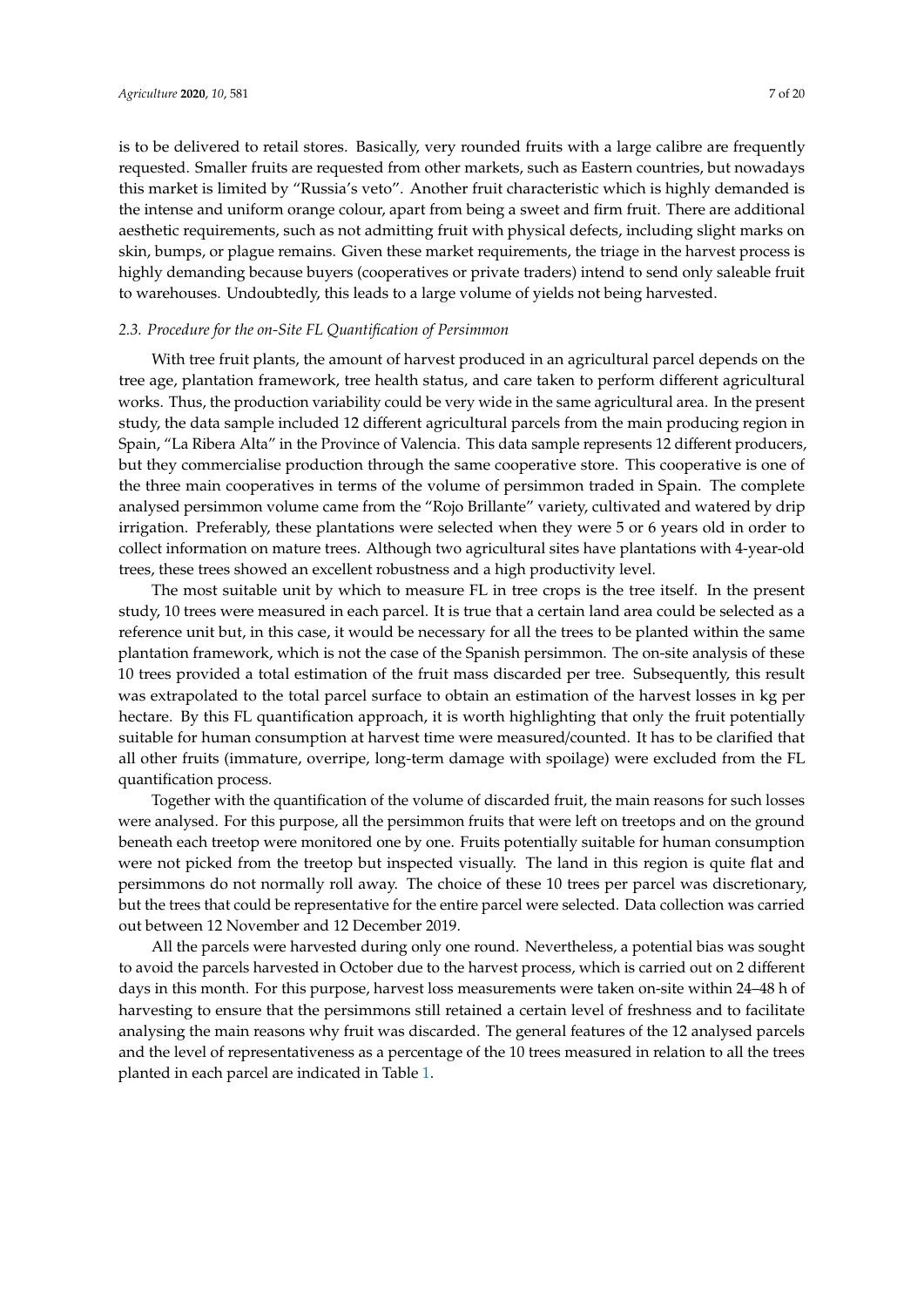<span id="page-7-0"></span>

| Parcel ID   | Age (Years) | Parcel (ha) | No. Trees per Parcel | Trees/ha | % of Trees Sampled |
|-------------|-------------|-------------|----------------------|----------|--------------------|
| 1           | 5           | 0.17        | 110                  | 657      | 9.1                |
| $_{\rm II}$ | 27          | 0.18        | 60                   | 338      | 16.7               |
| Ш           | 11          | 0.76        | 300                  | 396      | 3.3                |
| IV          | 22          | 0.17        | 60                   | 346      | 16.7               |
| V           | 14          | 0.27        | 138                  | 505      | 7.2                |
| VI          | 29          | 0.25        | 102                  | 414      | 9.8                |
| VІІ         | 6           | 0.59        | 330                  | 557      | 3.0                |
| VIII        | 5           | 0.25        | 239                  | 956      | 4.2                |
| IX          | 8           | 0.69        | 315                  | 458      | 3.2                |
| X           | 4           | 0.32        | 180                  | 555      | 5.6                |
| XI          | 13          | 0.25        | 180                  | 727      | 5.6                |
| XII         | 4           | 0.42        | 316                  | 758      | 3.2                |
| Average     | 12.3        | 0.36        | 194                  | 556      | 7.3                |
| Median      | 9.5         | 0.26        | 180                  | 530      | 5.6                |

**Table 1.** Characteristics of the analysed persimmon parcels.

The process of measuring each selected tree started by grouping all the fruit that remained on treetops and on the ground beneath these treetops. These fruits were individually analysed and catalogued, and seven main classes were determined. These classes are described in Table [2.](#page-7-1) Fruits remaining on treetops were inspected according to their potential suitability for human consumption and—if applicable—classified into class 0.

**Table 2.** Classes of the damage observed in the analysed persimmon parcels.

<span id="page-7-1"></span>

| Class                                                                                                         | Description                                                                                          |  |  |  |  |  |
|---------------------------------------------------------------------------------------------------------------|------------------------------------------------------------------------------------------------------|--|--|--|--|--|
| 0                                                                                                             | Fruits potentially suitable for the human consumption but left in the treetops.                      |  |  |  |  |  |
|                                                                                                               | Deformed fruits.                                                                                     |  |  |  |  |  |
|                                                                                                               | Damaged by severe weather. Different types of superficial scars on the skin.                         |  |  |  |  |  |
| 3                                                                                                             | Damaged by the presence of pests.                                                                    |  |  |  |  |  |
| 4                                                                                                             | Fruits that fell down due to breaking branches.                                                      |  |  |  |  |  |
| 5                                                                                                             | Fruits that fell down due to undefined causes.                                                       |  |  |  |  |  |
| 6                                                                                                             | Damaged caused by manipulation during the harvesting process or fruits that were directly discarded. |  |  |  |  |  |
| Source: Prepared by the authors on the basis of the most common damage observed in the discarded fruit in the |                                                                                                      |  |  |  |  |  |

field. Fruits of classes 1 to 6 are all collected on the ground under the tree.

The general characteristics of the fruits that were included in the different types of damage are described below.

Class 0 is formed by those fruit potentially suitable for human consumption that were left on treetops. Class 1 includes deformed fruit. This is a problem when the origin cannot be clearly identified. In fact, the proportion of deformed fruit widely varies according to parcel and year, but no technical consensus about it has yet been reached. Class 2 covers all the fruit with any kind of mark on their skin. The reasons here are diverse, but damage caused by chafing with leaves and branches predominated. This damage is very important when fruit grow, along with "sun blow" and other small scars and indented soft spots on surfaces. These marks are normally very superficial and do not tend to end in any form of rottenness. Class 3 refers to the presence of pests. This is a problem that has worsened with time according to increasing persimmon crops, which have been transformed into a monoculture in some areas. Today, one of the most relevant one is called the "cotonet" (the Spanish persimmon is affected by several species of the genus *Pseudococcus*) and another is the lepidoptera (*Cryptoblabes gnidiella*). This lepidoptera usually makes superficial holes on skin, which evolve to different types of rottenness. Class 4 covers the most important damage and includes fruit falling on the ground because of breaking branches. Class 5 includes indefinite causes. Due to the appearance or the type of flaw, it is very difficult to discern if a fall occurred due to a plague, wind, breaking branches, etc. Thus, this is a category which includes indefinite causes. Finally, class 6 contains all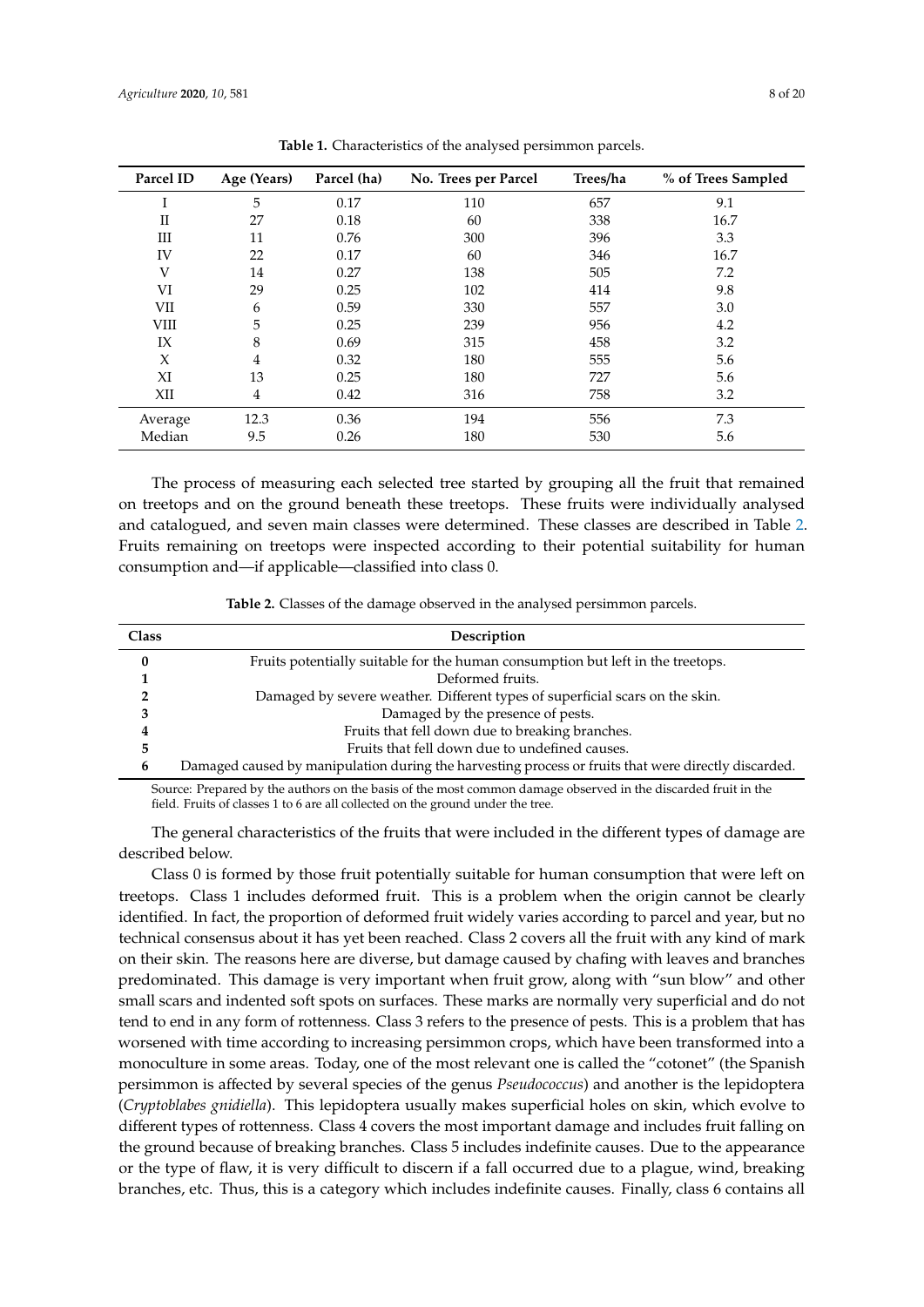the fruit damaged during the harvest process. Usually, damage comes from blows from boxes and bearing marks from being scratched or pressed. In general, these fruits look fresh and their size is good and their shape suitable for commercialisation, but they have suffered a hard blow which has left them irreparable damage. This blow could be unintentional by, for example, rushing during the harvest process. Nevertheless, some fruit are discarded intentionally, perhaps because of the way they look, their size, or due to any kind of slight skin defect, which are all interpreted as sufficient reason to discard them for commercialisation.

In addition to the classification of the fruit according to the type of damage, the mass of an average persimmon fruit was determined. By counting the total number of fruits per tree that were left, it was possible to calculate the total mass of fruit that remained per tree and the loss volume according to the different damage typologies. It should be noted that, despite the possible differences in calibre and mass of the persimmon fruits in different parcels and in the same parcel, the fully developed fruit that remained on the same tree were reasonably uniform in size. Therefore, we believe that our estimation is realistic and reliable.

This work aims to determine data about harvest losses for a wide agricultural area. In 2019, the agronomic year in the study area region was average in yield terms. The sample was selected to represent the total area covered by the cooperative. In fact, the parcels with different situations as regards remaining persimmon fruit were selected to represent the entire agricultural campaign in the main producing areas of the Valencia region.

#### *2.4. Procedure for the FL Quantification of Persimmon during Storage*

For the present study, long-term management recordings of the warehouse have been provided by the cooperative together with the meta data information by staff members.

# **3. The Main Results Obtained from Measuring the Loss Mass in Fields, and Farmers' Global Unpaid Share**

Firstly, the harvest losses figures are provided from taking the on-site measurements for the 12 selected parcels. The importance of these losses could be shown differently. One of the main indicators is "potential yield". This indicator is the maximum agronomic level that parcels can produce in a particular area. Table [3](#page-8-0) shows the mass of the total fruits that had completely matured and were suitable for human consumption but were not harvested. The corresponding main reasons for these losses are presented in Table [4.](#page-9-0)

<span id="page-8-0"></span>

| Parcel ID | Average Mass per<br>Fruit (kg/ud) * | No. of<br>Fruits/Tree* | kg/Tree* | kg in the<br>Parcel ** | kg/ha ° | % FL Respecting the<br>Potential Yield 00 |
|-----------|-------------------------------------|------------------------|----------|------------------------|---------|-------------------------------------------|
| I         | 0.355                               | 39                     | 13.48    | 1483                   | 8855    | 16.10                                     |
| П         | 0.264                               | 78                     | 19.72    | 1201                   | 6666    | 12.12                                     |
| Ш         | 0.261                               | 64                     | 16.85    | 5055                   | 6674    | 12.13                                     |
| IV        | 0.261                               | 71                     | 18.66    | 1119                   | 6458    | 11.74                                     |
| V         | 0.275                               | 24                     | 6.53     | 901                    | 3296    | 5.99                                      |
| VI        | 0.232                               | 97                     | 22.27    | 2272                   | 9211    | 16.75                                     |
| VII       | 0.246                               | 15                     | 3.78     | 1247                   | 2105    | 3.83                                      |
| VIII      | 0.269                               | 28                     | 7.93     | 1894                   | 7577    | 13.78                                     |
| IX        | 0.212                               | 17                     | 3.60     | 1133                   | 1648    | 3.00                                      |
| X         | 0.323                               | 15                     | 5.04     | 907                    | 2796    | 7.99                                      |
| XI        | 0.244                               | 71                     | 17.42    | 3136                   | 12,670  | 23.04                                     |
| ХII       | 0.252                               | 19                     | 5.01     | 1584                   | 3801    | 10.86                                     |
| Average   | 0.266                               | 45                     | 11.69    | 1828                   | 5980    | 11.44                                     |
| Median    | 0.261                               | 33                     | 10.70    | 1365                   | 6562    | 11.93                                     |

|  |  |  |  |  |  |  |  |  |  | <b>Table 3.</b> Different indicators to present food loss in the analysed persimmon parcels. |  |  |
|--|--|--|--|--|--|--|--|--|--|----------------------------------------------------------------------------------------------|--|--|
|--|--|--|--|--|--|--|--|--|--|----------------------------------------------------------------------------------------------|--|--|

Note: \* the figure refers to the average obtained while sampling 10 trees per parcel; \*\* harvest losses refer to the parcel dimension; <sup>o</sup> harvest losses extrapolated to one hectare; and <sup>∞</sup> 55,000 kg/ha was established for adult trees and 35,000 kg/ha for younger trees (parcels X and XII).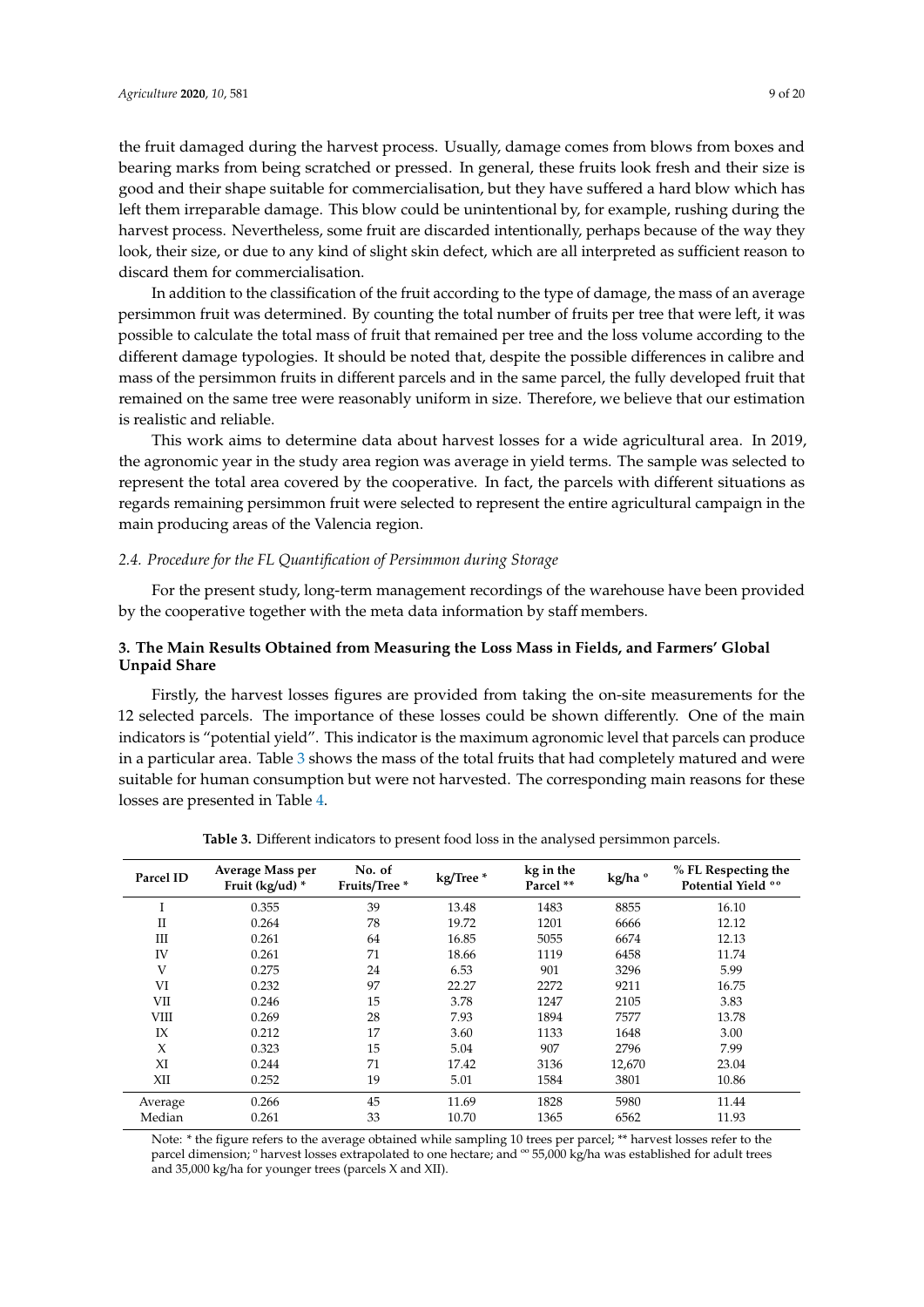| 10 of |  |
|-------|--|
|       |  |

<span id="page-9-0"></span>

| Table 4. Classes of characterised damage (in %) of the persimmon fruit that remained unharvested in |  |  |  |
|-----------------------------------------------------------------------------------------------------|--|--|--|
| the analysed parcels.                                                                               |  |  |  |

| Class of Damage (%) |                                                            |                       |                                               |                                  |                                                 |                                  |                                                                              |                                                   |  |  |
|---------------------|------------------------------------------------------------|-----------------------|-----------------------------------------------|----------------------------------|-------------------------------------------------|----------------------------------|------------------------------------------------------------------------------|---------------------------------------------------|--|--|
| Parcel              | Potentially<br>Suitable in<br><b>Treetops</b><br>(Class 0) | Deformed<br>(Class 1) | Damages<br>on the<br><b>Skin</b><br>(Class 2) | Presence<br>of Pest<br>(Class 3) | <b>Breaking</b><br><b>Branches</b><br>(Class 4) | Undefined<br>Causes<br>(Class 5) | <b>Harvesting</b><br>Process or<br>Directly<br><b>Discarded</b><br>(Class 6) | <b>Total Food</b><br>Loss in<br>Parcel<br>(kg/ha) |  |  |
| $I^*$               | 1.03                                                       | 13.95                 | 0.78                                          | 37.73                            | n/a                                             | 46.51                            | n/a                                                                          | 8855                                              |  |  |
| $\mathbf I$         | 0.00                                                       | 1.39                  | 1.77                                          | 29.45                            | 26.60                                           | 15.40                            | 25.39                                                                        | 6666                                              |  |  |
| Ш                   | 0.93                                                       | 19.35                 | 6.35                                          | 7.28                             | 22.14                                           | 20.28                            | 23.68                                                                        | 6674                                              |  |  |
| IV                  | 0.00                                                       | 8.45                  | 0.70                                          | 13.38                            | 24.65                                           | 28.87                            | 23.94                                                                        | 6458                                              |  |  |
| V                   | 0.83                                                       | 13.75                 | 2.08                                          | 3.75                             | 50.00                                           | 3.75                             | 25.83                                                                        | 3296                                              |  |  |
| VI                  | 2.37                                                       | 12.96                 | 7.30                                          | 29.12                            | 32.72                                           | 4.32                             | 11.21                                                                        | 9211                                              |  |  |
| VII                 | 3.18                                                       | 1.91                  | 5.10                                          | 0.64                             | 31.21                                           | 0.00                             | 57.96                                                                        | 2105                                              |  |  |
| VIII                | 1.75                                                       | 1.40                  | 2.45                                          | 25.17                            | 38.11                                           | 0.00                             | 31.12                                                                        | 7577                                              |  |  |
| IX                  | 2.31                                                       | 0.58                  | 13.87                                         | 4.62                             | 64.16                                           | 0.00                             | 14.45                                                                        | 1648                                              |  |  |
| X                   | 2.60                                                       | 21.43                 | 0.65                                          | 11.69                            | 11.04                                           | 12.99                            | 39.61                                                                        | 2796                                              |  |  |
| XI                  | 0.42                                                       | 3.37                  | 7.29                                          | 23.98                            | 22.44                                           | 14.73                            | 27.77                                                                        | 12,670                                            |  |  |
| ХII                 | 2.01                                                       | 15.08                 | 6.53                                          | 5.03                             | 23.62                                           | 21.61                            | 26.13                                                                        | 3801                                              |  |  |
| Average             | 1.45                                                       | 9.47                  | 4.57                                          | 15.99                            | 31.52                                           | 14.04                            | 27.92                                                                        | 5980                                              |  |  |
| Median              | 1.39                                                       | 10.71                 | 3.77                                          | 12.54                            | 26.60                                           | 13.86                            | 25.83                                                                        | 6562                                              |  |  |

\* Note: n/a (not available) in the sample analysed in parcel I, damage classes 4, 5, and 6 were all classified for class 5 "Damages by undefined causes".

Secondly, the present study intends to inform about the situation that persimmon producers face. To do so, apart from indicating the total volume of direct harvest losses and their main reasons, this study has extended the analysis to post-harvest steps, including the unpaid fraction generated in the warehouses used for commercialisation. This unpaid fruit is the volume of persimmons delivered for storage but not finally liquidated. As the final destination of the total persimmon volume that is not liquidated remains unknown, and part of it can be used for human consumption, this amount of fruit cannot be catalogued as FL. The human consumption of one specific part of this volume is for industrial use, especially as juice. Despite the fact that this volume is not considered to be FL, it implies economic losses for farmers. Hence, this amount of persimmon can also be important to help to understand the current situation of persimmon producers in Spain.

# *3.1. Harvest Losses in Relation to a Parcel's Potential Yield*

By counting the number of fruits lost on the 10 trees sampled per parcel and their total mass, these harvest losses can be extrapolated to the total number of trees per parcel and per hectare with the same tree density for all 12 parcels. Obtaining the total mass per hectare allows different parcels to be compared, even if they have distinct dimensions or plantation frameworks (Table [3\)](#page-8-0).

In the comparison to the kilograms discarded per hectare, the parcel with the lowest level of harvest losses was number IX, with 1648 kg/ha. Whereas, the parcel with the highest level was the parcel XI, with 12,670 kg/ha. Thus, the average loss was estimated to be 5980 kg/ha of persimmon that remained on treetops and on the ground during an optimum agricultural campaign, such as 2019.

Given the dispersion of this data sample, the median values were also calculated to determine the value in the middle of this dataset. It was observed that 50% of parcels had harvest losses above 6562 kg/ha.

The above data can be better contextualised by using the real production numbers for each parcel. This information can help to understand the magnitude of the harvest losses in this campaign in percentage terms. The problem lies in the fact that real production varies according to each parcel's health state, the level of maintenance performed in them, and the specific conditions of each agronomic year. Moreover, farmers only register the amount of kilograms of fruit delivered to warehouses. For this reason, the total crop production is rarely known. Alternatively, comparing the harvest losses related to each parcel's potential yield is a valid reference that becomes stable over time. This indicator has been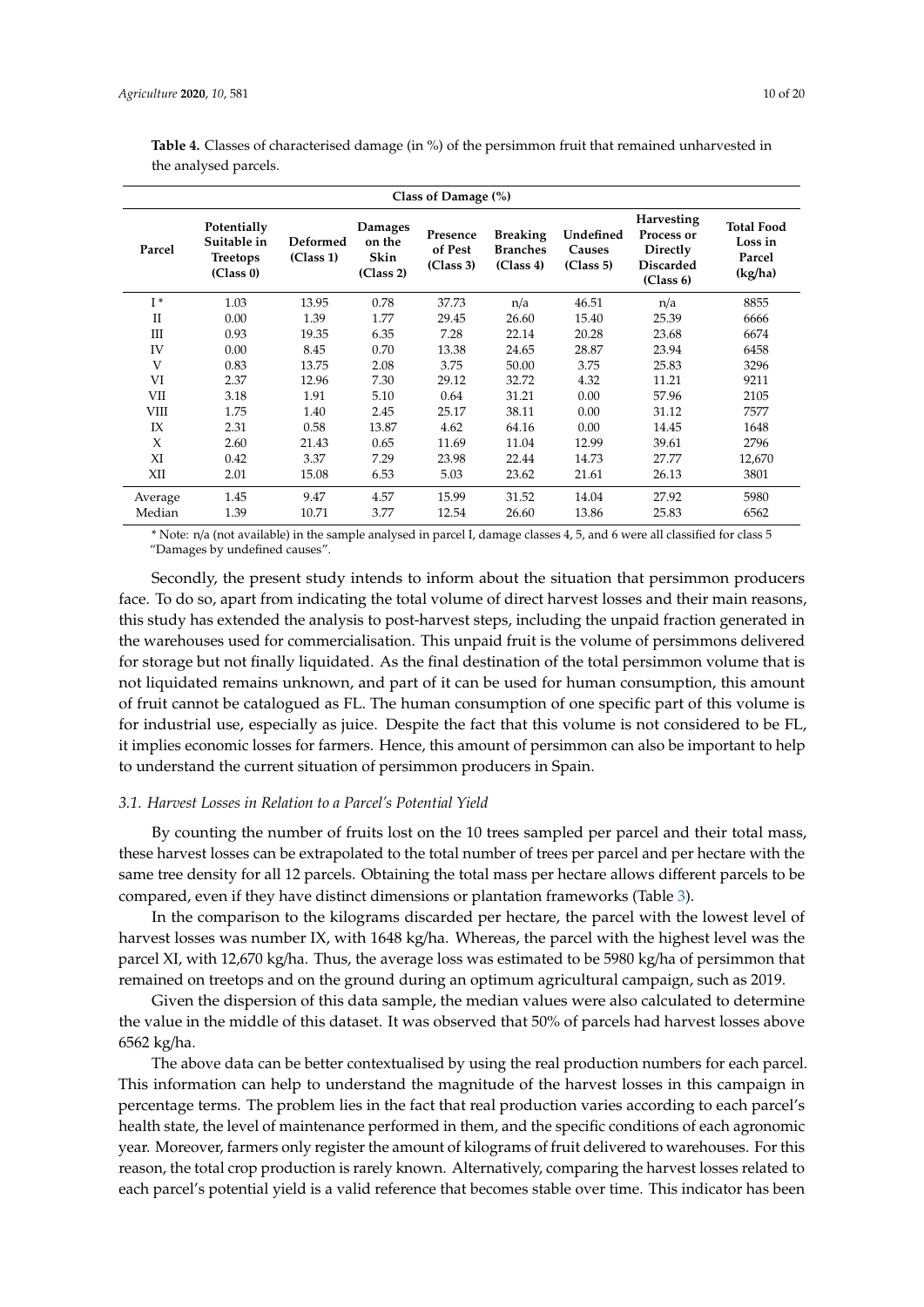employed in different works [\[17,](#page-18-16)[20,](#page-19-1)[24\]](#page-19-5). The use of potential yield offers the advantage of calculating in relation to the theoretical fruit volume produced by trees if they are optimally taken care of. This theoretical index can be determined thanks to expert technical staff supporting the present study who know what is happening exactly every year and have a global vision of the entire work area.

In the research area, the employed persimmon variety and the appropriateness of crop conditions produced high yield rates. These rates normally come very close to the agronomical potential of this species, which can yield 60,000 kg/ha in this region. Nevertheless, not all adult parcels have the same health status and similar level of maintenance. Therefore, the potential yield volume taken as the reference for this area was validated by technical staff who are experts in persimmon cultivation. According to them, the average agronomic potential or potential yield in this region ranges from 50,000 to 55,000 kg/ha for adult trees, which are trees older than 5 years. This agronomic potential can be maintained until trees reach the age of 30 years, in which the potential yield is lower than in younger trees.

The agronomic potential for an individual tree can overcome the volume of 100 kg/tree despite it still strongly depending on the plantation framework. Some producers prefer to work more intensively and to increase tree density per hectare. According to Table [1,](#page-7-0) it is possible to observe that a density of 650 trees per hectare is surpassed in parcels numbers I, VIII, XI, and XII in order to recoup the investments made as quickly as possible because they obtain more kilograms from the first years. However, trees start to compete for light and nutrients from soil once their treetops and roots have developed. For this reason, the increase in yield was not proportional to the number of trees but lowered. The opposite occurred when the plantation framework had a density ratio under 500 trees per hectare. In this case, the first important yields required more time, but subsequently there are more years with higher yields than for the trees in plantations with a higher plant density.

Everything concerning plantation frameworks was taken into account to determine the potential yield used as the reference for this region. Finally, 55,000 kg/ha was established for adult trees and 35,000 kg/ha for younger trees, which meant less than 4 years. Table [3](#page-8-0) shows the harvest losses per arable area and in relation to potential yield. On average, 11.44% of all the fruit that was potentially suitable for human consumption was directly left in fields. The variability shown in the food loss data is what can be found in the field. In our study, two parcels had lower rates, which were numbers VII and IX, with approximately 3% losses. Two other parcels, numbers I and VI, exceeded 16%, while parcel number XI exceeded 23% of the fruit discarded in fields. The result of the median value can be used as a reference for the 12 parcels, which was 11.93% and came very close to the average value.

### *3.2. Classifying Damage Detected in Fields*

Apart from knowing the volume of the total fruit that remained in fields, it is fundamental to understand the main causes of these losses. For this purpose, all the fruit collected from the total tree sample were analysed one by one. How many of them actually corresponded to the different damage typologies was determined. It was important that all the fruits with a suitable maturity level to be harvested were analysed and to exclude those still unfit for human consumption.

Despite the fact that 10 causes were determined when reviewing the status of these fruit, all these typologies were grouped into seven classes of frequent damage (Table [2\)](#page-7-1). The main results obtained are shown in Table [4](#page-9-0) and are described below.

Class 0: this is the smallest damage group, with only 1.45% of all the fruit lost on average. Class 1: this category had an average FL of 9.47% in fields. Class 2: this group had total losses of 4.57% on average. Class 3: this damage type covers 16% of the total FL volume in fields, although some parcels contain almost 30% of the total. Class 4: on average, this group covers 31.5% of the total FL, and markedly fluctuates among parcels. Class 5: on average, it obtained 14% of the total measured FL and widely varied among parcels. Class 6: this class is the second largest in FL terms after class 4, with 28% of the total losses.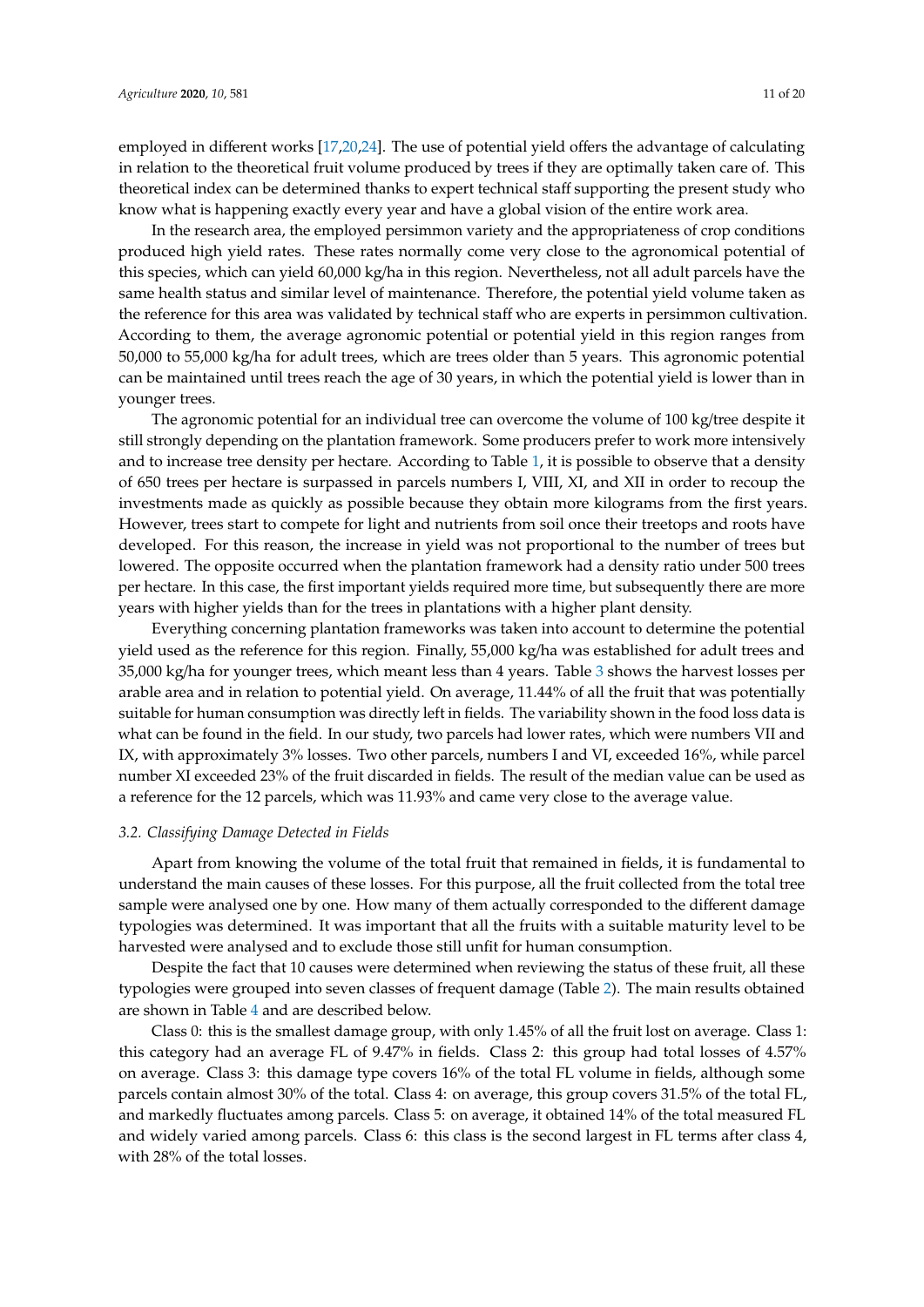## *3.3. Harvest and Storage Losses*

Information about the fruit that directly remains in fields during the harvest process has been previously provided.

In this section, the volume of fruit delivered to warehouses, but not finally liquidated, was calculated and defined as unpaid fruit. These unpaid fractions have to be added to the quantity of FL generated in fields in order to shed light on total economic losses for farmers. The difference in naming is due to the difficulty to include the unpaid volume in the FLW concept because the final destination is unknown. Thus, despite this lack of knowledge, it is known that part of the volume of the unpaid fraction can be used for industrial purposes and, therefore, will be employed for human consumption. We should bear in mind that producers consider all the costs of watering, fertilisers, or phytosanitary products. They cover the cost of the total produced yield and not only the sold fruit. Thus, the estimation of the total discarded yield in relation to the finally sold volume can help us to finally visualise how all the efforts made by producers actually materialise. Furthermore, it could show the global problem beyond the generated FL.

This study had access to complete information about the entire process carried out in the warehouse of all production delivered from the 12 sampled parcels. By combining FL in fields and unpaid fruit produced in the warehouse, the final result was obtained, named the "total mass and economic losses" of producers. It is possible to obtain a first indicator of these mass and economic losses compared to the total kilograms lost in fields and the potential yield. It is also possible to generate a second indicator by comparing the mass and economic losses to the amounts of kilograms that producers were eventually paid. All this information is provided in Table [5.](#page-11-0)

|                   | (a)                                     | (b)                                                        | (c)                                                               | (d)                           | (e)                                        | (f)                                                                    | (g)                                                       | (h)                                                        | (i)                                                        |
|-------------------|-----------------------------------------|------------------------------------------------------------|-------------------------------------------------------------------|-------------------------------|--------------------------------------------|------------------------------------------------------------------------|-----------------------------------------------------------|------------------------------------------------------------|------------------------------------------------------------|
|                   | Food<br>Loss in<br>the<br>Field<br>(kg) | Yield<br><b>Delivered</b><br>to the<br>Cooperative<br>(kg) | Commercial<br>Production<br><b>Remunerated Warehouses</b><br>(kg) | Unpaid<br>Fraction in<br>(kg) | Unpaid<br>Fraction in<br>Warehouses<br>(%) | <b>Total Mass</b><br>and<br>Economic<br>Losses (MEL)<br>$(d + a)$ (kg) | Total<br>Produced<br>in the<br>Campaign<br>$(c + f)$ (kg) | <b>Total MEL</b><br>(f) vs. Total<br>Produced<br>$(g)(\%)$ | Total MEL (f)<br>vs. Total<br>Commercialised<br>(c) $(\%)$ |
| Parcel            |                                         |                                                            |                                                                   |                               |                                            |                                                                        |                                                           |                                                            |                                                            |
| Ι                 | 1483                                    | 5375                                                       | 4760                                                              | 615                           | 11.44                                      | 2098                                                                   | 6858                                                      | 30.59                                                      | 44.08                                                      |
| П                 | 1201                                    | 5303                                                       | 4415                                                              | 888                           | 16.74                                      | 2089                                                                   | 6504                                                      | 32.12                                                      | 47.31                                                      |
| Ш                 | 5055                                    | 25,513                                                     | 21,216                                                            | 4297                          | 16.84                                      | 9352                                                                   | 30,568                                                    | 30.59                                                      | 44.08                                                      |
| IV                | 1119                                    | 5942                                                       | 5050                                                              | 892                           | 15.01                                      | 2011                                                                   | 7061                                                      | 28.48                                                      | 39.83                                                      |
| V                 | 901                                     | 11,574                                                     | 10,355                                                            | 1219                          | 10.53                                      | 2120                                                                   | 12,475                                                    | 16.99                                                      | 20.47                                                      |
| VI                | 2272                                    | 10,013                                                     | 8351                                                              | 1662                          | 16.60                                      | 3934                                                                   | 12,285                                                    | 32.02                                                      | 47.11                                                      |
| VІІ               | 1247                                    | 23,392                                                     | 18,583                                                            | 4809                          | 20.56                                      | 6056                                                                   | 24,639                                                    | 24.58                                                      | 32.59                                                      |
| VIII              | 1894                                    | 11,085                                                     | 9550                                                              | 1535                          | 13.85                                      | 3430                                                                   | 12,979                                                    | 26.42                                                      | 35.91                                                      |
| IX                | 1133                                    | 17,595                                                     | 15,902                                                            | 1693                          | 9.62                                       | 2826                                                                   | 18,728                                                    | 15.09                                                      | 17.77                                                      |
| X                 | 907                                     | 3316                                                       | 2647                                                              | 669                           | 20.17                                      | 1576                                                                   | 4223                                                      | 37.31                                                      | 59.52                                                      |
| XI                | 3136                                    | 7565                                                       | 5998                                                              | 1567                          | 20.71                                      | 4703                                                                   | 10,701                                                    | 43.95                                                      | 78.41                                                      |
| XII               | 1584                                    | 7306                                                       | 5755                                                              | 1551                          | 21.23                                      | 3135                                                                   | 8890                                                      | 35.26                                                      | 54.47                                                      |
| Average<br>Median | 1828<br>1365                            | 11,165<br>8789                                             | 9382<br>7175                                                      | 1783<br>1543                  | 16.11<br>16.67                             | 3611<br>2980                                                           | 12,993<br>11,493                                          | 29.45<br>30.59                                             | 38.49<br>41.54                                             |

<span id="page-11-0"></span>**Table 5.** Measured food losses on the field and different indicators about values of the commercial yield and the total mass and economic losses (MEL) assumed by producers in the field and the warehouse.

Note: compilation based on the values (b), (c), and (e) reported by the cooperative for each parcel, and the value (a) estimated in the previous quantification in the field.

On average, 29.45% of the totally produced kilograms in a parcel are directly discarded in fields (Table [5,](#page-11-0) index h, average). This volume matches the FLW concept. Additionally, on average it is estimated that 38.49% of the total production in parcel is the amount of fruit that is not actually paid to producers (Table [5,](#page-11-0) index i, average). Thus, this result combines FL and the unpaid fraction, with 41.5% being the median value for this latter indicator for the 12 analysed parcels (Table [5,](#page-11-0) index i, median).

## *3.4. Main Causes Related to the Unpaid Fraction in Warehouses*

Earlier sections of this study indicate that, despite the demanding triage carried out in parcels, 16% of the total amount of fruit delivered to warehouses was unsuitable according to the quality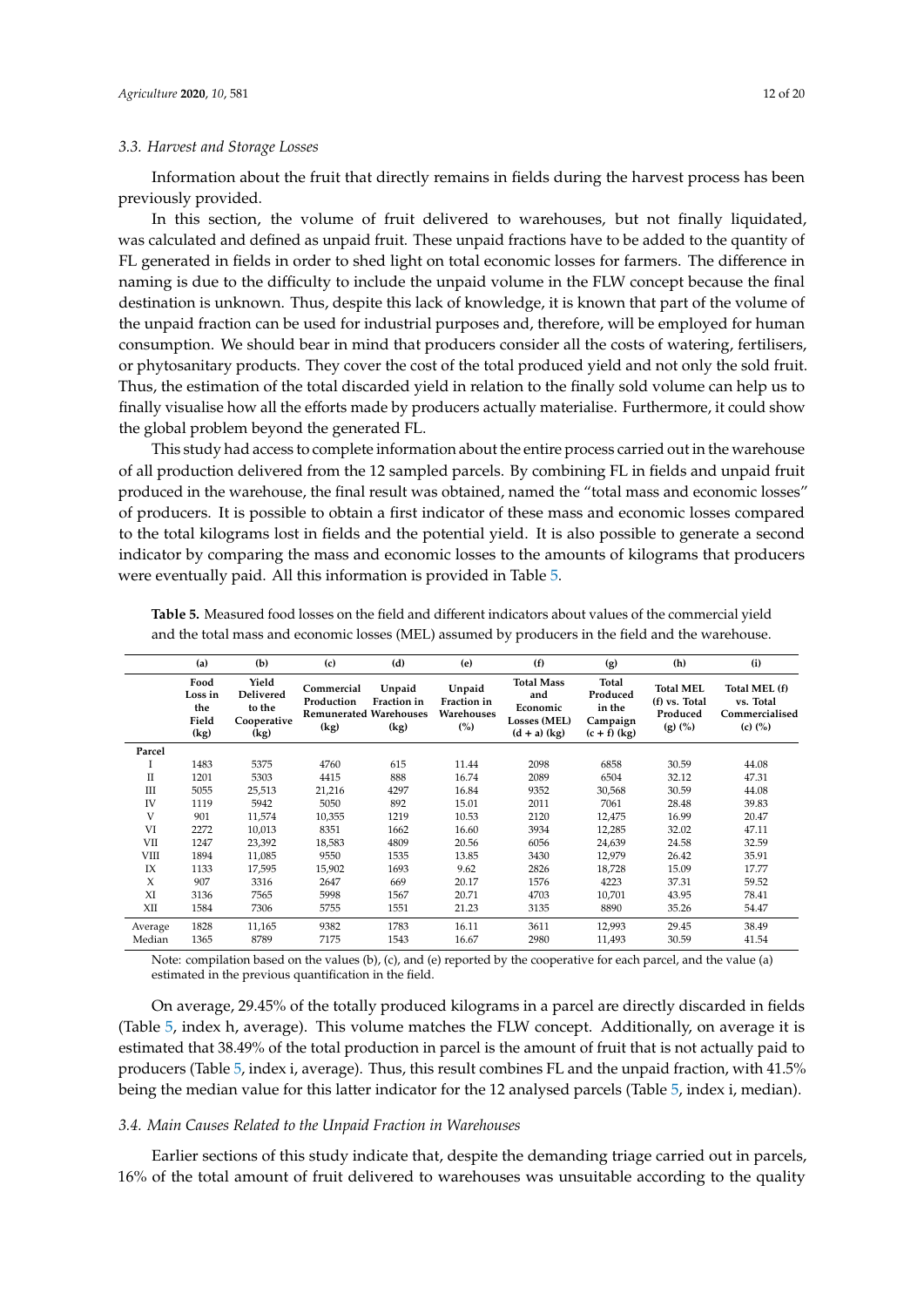parameters required by buyers (Table [6\)](#page-12-0). Thus, it generates further loss for producers' economic liquidation. This chapter explains the main causes for these percentages of fruit discarded in warehouses.

<span id="page-12-0"></span>

| Parcel       | <b>Yield Delivered to the</b><br>Cooperative | <b>Ouality Breakdown in the Cooperative</b> | Unpaid in the<br>Cooperative* |                  |        |
|--------------|----------------------------------------------|---------------------------------------------|-------------------------------|------------------|--------|
|              | (kg)                                         | Cat. 1st $(\% )$                            | Cat. 2nd $(\% )$              | Cat. Ind. $(\%)$ | $(\%)$ |
| I            | 5375                                         | 88.56                                       | 10.59                         | 0.85             | 11.44  |
| $\mathbf{H}$ | 5303                                         | 83.26                                       | 15.00                         | 1.74             | 16.74  |
| Ш            | 25,513                                       | 83.16                                       | 16.27                         | 0.57             | 16.84  |
| IV           | 5942                                         | 84.99                                       | 14.07                         | 0.94             | 15.01  |
| V            | 11,574                                       | 89.47                                       | 9.07                          | 1.46             | 10.53  |
| VI           | 10,013                                       | 83.40                                       | 15.14                         | 1.46             | 16.60  |
| VII          | 23,392                                       | 79.44                                       | 18.73                         | 1.83             | 20.56  |
| VIII         | 11,085                                       | 86.15                                       | 12.75                         | 1.10             | 13.85  |
| IX           | 17,595                                       | 90.38                                       | 8.29                          | 1.33             | 9.62   |
| X            | 3316                                         | 79.83                                       | 18.91                         | 1.27             | 20.17  |
| XI           | 7565                                         | 79.29                                       | 19.30                         | 1.41             | 20.71  |
| ХII          | 7306                                         | 78.77                                       | 20.19                         | 1.04             | 21.23  |
| Average      | 11,165                                       | 83.89                                       | 14.86                         | 1.25             | 16.11  |
| Median       | 8789                                         | 83.33                                       | 15.07                         | 1.30             | 16.67  |

**Table 6.** Commercial yield of the analysed parcels and % of the unpaid fraction in the cooperative.

\* Note: the only yield liquidated to the producer is the 1st category.

Table [6](#page-12-0) shows the amounts of persimmons from each parcel delivered to the cooperative. From these volumes of kilograms, the percentages of the "First category" are known. This first category (Cat. 1st) is subsequently further broken down into eight calibres or subcategories with different prices. The fruit belonging to this first category are those only paid to the producer. Table [6](#page-12-0) is supplemented by the inclusion of an additional column to include the unpaid fruit. These unpaid fractions are the percentages of the total amount of fruit delivered to warehouses in kilograms, which are finally considered a second category (Cat. 2nd) and a category for industrial uses (Cat. Ind.). Neither of these two categories is paid to producers. The cooperative argues that the final obtained price is not adequately compensated, not even by the warehouse handling cost. Fruit handling in the warehouse includes reception, eliminating astringency, classifying calibre, cold storage, etc. The main uses of these two categories are to produce juice or animal feed. On average, these unpaid fruits reflect 16.11% of the total yield transported to warehouses. Once again, it is an unpaid fraction that has to be assumed by farmers.

Table [6](#page-12-0) shows the specific situation of the selected parcels for the 2019 campaign. It is worth highlighting that the unpaid fruits are catalogued in the cooperative. This situation could help to understand the reason why the cooperative allows large amounts of discarded fruit in fields. Figure [3](#page-13-1) provides real historic data about this issue and shows a 10-year sequence. This sequence helps us to visualise how the commercial criteria have evolved with time. Information refers to the global situation of a cooperative that processes around 40 million kg of persimmon per year. The unpaid fractions in the warehouse are attributed to different damage, such as that caused by pests and diseases, other defects from fields (marks and scars on skin, damage caused by hailstones, overripe fruit, etc.), and finally other reasons related to handling during harvest (blows, wounds, lack of colour, etc.).

Thanks to Figure [3,](#page-13-1) we can see the evolution of the three main damage classes in the cooperative over the last decade. On the one hand, defects from fields have fluctuated annually because they depend on adverse weather conditions, such as stains caused by excessive sun exposure, the rubbing of branches by wind, dryness, hailstones, etc. These damage classes currently oscillate between 10% and 15% of the total fruit delivered to the warehouse. Regarding pest damage, a gradual increase is observed because they are practically non-existent during the period 2010–2013 and cover almost 5% of the total unpaid fruit. The difficulties for producers to treat pests are very important. Finally,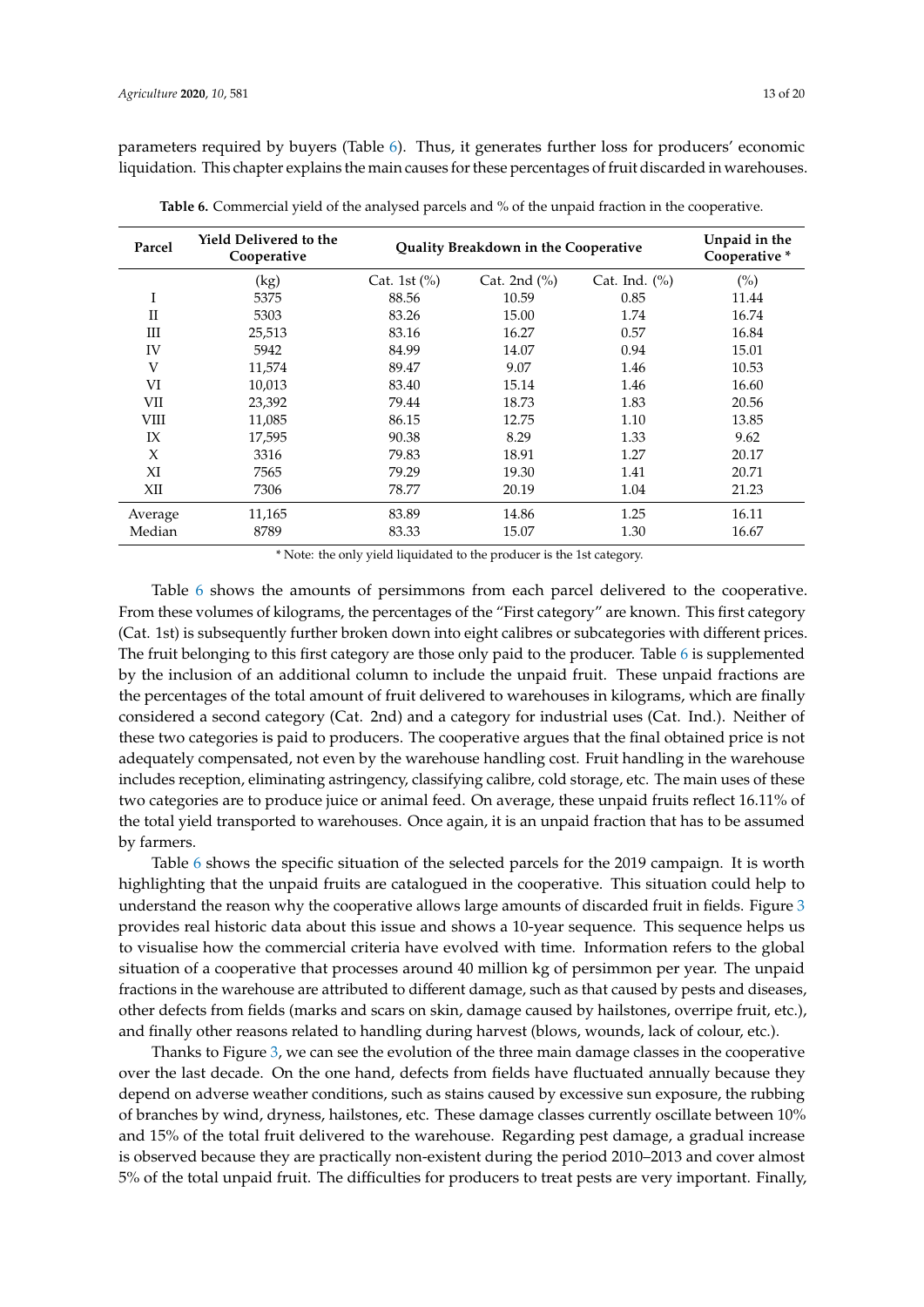<span id="page-13-1"></span>the damage due to handling during harvest has increased from 11% in 2010 to almost 20% during the last campaign. It is worth highlighting that these damage types are also penalised in fields. fruit, the final line of the reasons reasons related to harvest  $\omega$  and  $\omega$  and  $\omega$  of  $\omega$ 



**Figure 3.** Types of unpaid fraction evolution (in %) in persimmon warehouses. Source: internal **Figure 3.** Types of unpaid fraction evolution (in %) in persimmon warehouses. Source: internal information provided by the cooperative that collaborated in this study. Real data of the total volume information provided by the cooperative that collaborated in this study. Real data of the total volume of kilos processed by the cooperative every year. of kilos processed by the cooperative every year.

## <span id="page-13-0"></span>**4. Discussion**

#### o Main Issues, Addressed in the Study 4.1. On the Main Issues Addressed in the Study

In the present study, the volumes of persimmon FL were quantified during the harvest process. on the church the the problem bed in the  $V_1$  and cover  $\Omega$  and  $\Omega$  and  $\Omega$  and cover almost  $\Omega$ Persimmon is a fruit that is cultivated in the Valencian Region (Spain) for human consumption as a fresh product. These FL not only imply relevant economic losses for farmers but incur additional environmental and social costs that also damage land. In addition, unpaid fractions are generated in warehouses. These unpaid fruits are another crop volume that is not paid to producers, and they also generate additional negative economic, social and environmental impacts. In contrast, they have the potential to contribute to increased production amount with connected benefits to sustainability if they could be redirected to the intended market without additional need of arable land. Knowledge of the magnitude and the reasons behind this problem, which affect producers directly and land indirectly, was a clear motivation to conduct this work.

Persimmon is a very similar crop to other Mediterranean fruit plants as regards physiological and management issues, such as citrus fruit, pomegranates, or peaches. However, we understand that the methodology used means that this study can be very useful for other studies on food loss carried out anywhere in the world and for any type of fruit tree. For this reason, the approaches followed for this study could help to set up working patterns that better diagnose the FL problem in large agricultural areas which have no available information to date.

An average of 11.44% of persimmon losses remain in fields in relation to the potential yield of these areas (Table [3\)](#page-8-0). Moreover, the main reasons associated with such losses were determined by revising all the sampled fruit one by one (Table [4\)](#page-9-0), and the main options to reduce these volumes are described below.

Class 0: The reason for being left on trees was because they were hidden by foliage density or were found on inaccessible topmost branches. This is minor and almost unavoidable loss, except in those cases in which they are left by workers who rush during the harvest process. In order to reduce this category, major efforts need to be made to properly train workers and to reduce the time pressures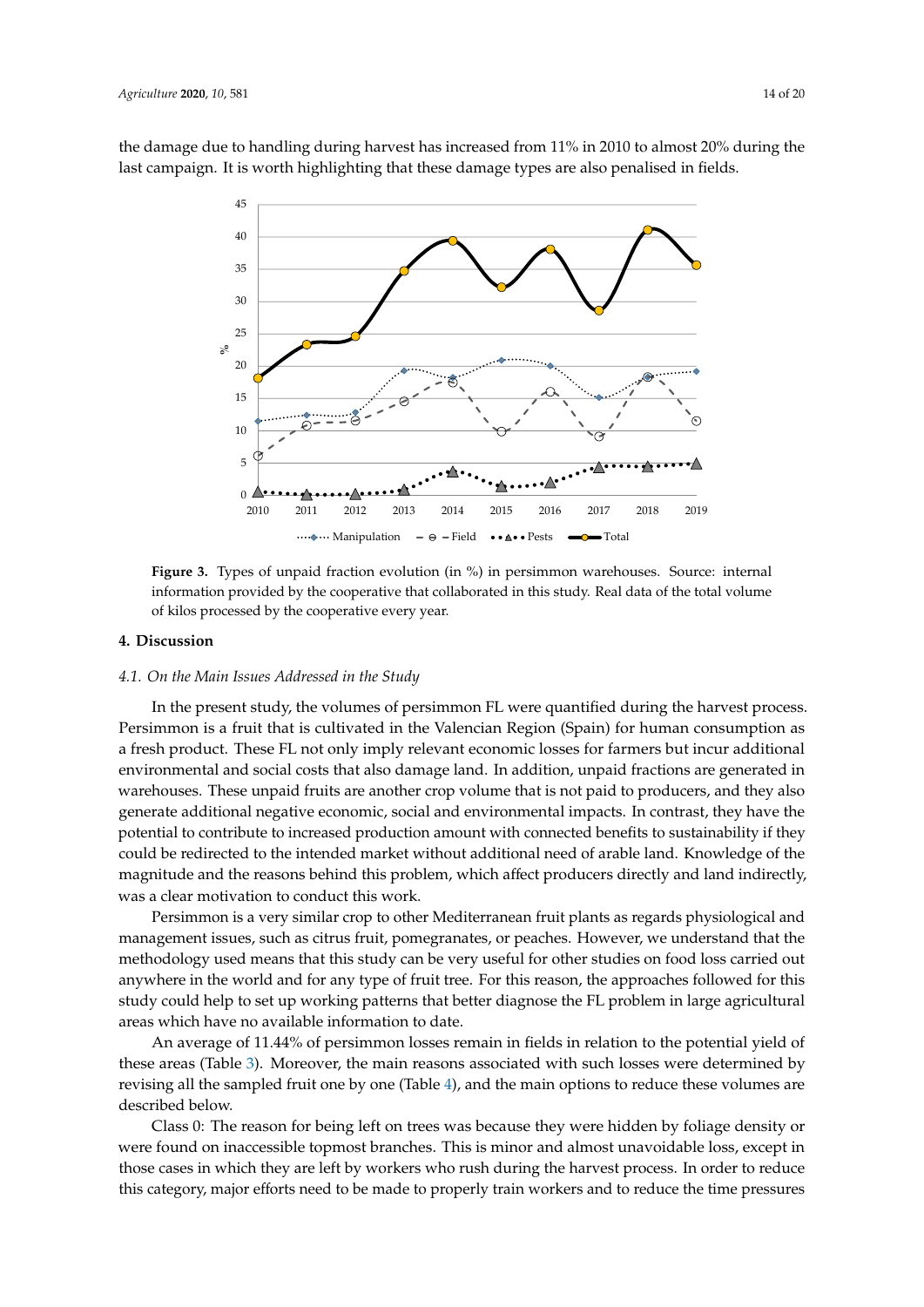during harvest. Although they are usually paid per hour worked, not per volume of fruit harvested, they must move quickly to complete their working day. Thus, it is necessary to encourage paying special attention and taking care to properly harvest crops and to raise awareness about the importance of their work to avoid FL.

Class 1: This problem is generally associated with poor flowering, which can lead to double fruit or irregularly looking fruit, which are completely undervalued by markets, even if they have a considerable calibre and are suitable for human consumption. Reducing this typology of damage is no easy task. There are different examples of good practice in large European supermarkets, which offer a commercial outlet of a fraction of these "ugly fruits", which they are called given their singular character.

Class 2: Although they are considered purely aesthetic damage, these fruits are not collected. A change in marketing standards could reduce such losses, such as admitting fruits with certain aesthetic marks and informing consumers that they are fit for eating.

Class 3: In relation to pests, for example, "cotonet" is an insect that hides in the corolla and the rest of the skin are covered by molasses, which is a tacky dark fungus that proliferates. This fungus cannot be easily cleaned in the warehouse washing phase, and the fruit look unpleasant. Both damage types can evolve in a larger unpaid fruit fraction, which is why these fruit are rejected outright. Producers complain about it being impossible to more exhaustively control these pests because currently admitted chemicals are very limited. Then, there is also the difficulty of setting up effective biological control methods. The claim for a sanitary plan to facilitate pest control on fruit plantations, which is the case of persimmon, is a long-standing endeavour by Valencian producers. However, possible solutions are fully subordinated to strict phytosanitary legislation in both Spain and elsewhere in Europe.

Class 4: As a species, persimmon trees have very fragile and brittle wood, so branch breakage is very frequent. This is why producers tend to reinforce treetops with plastic tape to create a kind of mesh and to strengthen the tree's main branches. It ought not to be forgotten that persimmon branches bear large amounts of fruit, and many have quite a large mass. Breaking branches spells FL for all the fruit left on the branches that have fallen to the ground, even if they present no additional defects or have not been marked by the blow. In order to solve this problem, more balanced pruning is recommended to gain more evenly distributed fruits. Increasing the reinforcement mechanisms of branches is also recommended and is currently carried out. In any case, manual work that is labour intensive does not seem viable with the current price circumstances.

Class 5: It is difficult to provide recommendations to reduce this problem because of the unknown causes involved.

Class 6: This demonstrates the triage in fields is only guided by purely commercial criteria and this necessity is translated to workers to deliver only the fruit that is completely optimal for selling to warehouses. Reduction options are more feasible in this class. Here, the commercial criteria must not be so harsh, and the collection and sale of all fruit susceptible for human consumption should be performed. Moreover, reducing this group is also possible by improving workers' labour conditions, especially if it enables the period to collect fruit from each tree to be extended. As mentioned with class 0, another relevant good practice is to raise generally awareness among staff about the need to adequately use the whole yield thanks to the reduction in the generated FL.

Overall, not all FL are equally addressed or can be reduced by producers. In some classes, such as class 5, the main reasons remain unknown. Therefore, proposing a solution is no easy task. For classes 1, 2, and 3, and partially for classes 0 and 4, relevant reductions cannot be expected of producers because the main causes derive from climate conditions and the very nature of the crop. However, such damage types are precisely more acceptable by producers because they are related to agricultural activity. One very different case is class 6, which, apart from the losses generated when handling fruit, includes all the fruit discarded for commercial criteria. These losses account for the producers' heaviest grievance, because they often feel powerless against buyers' decisions and cannot collect this part of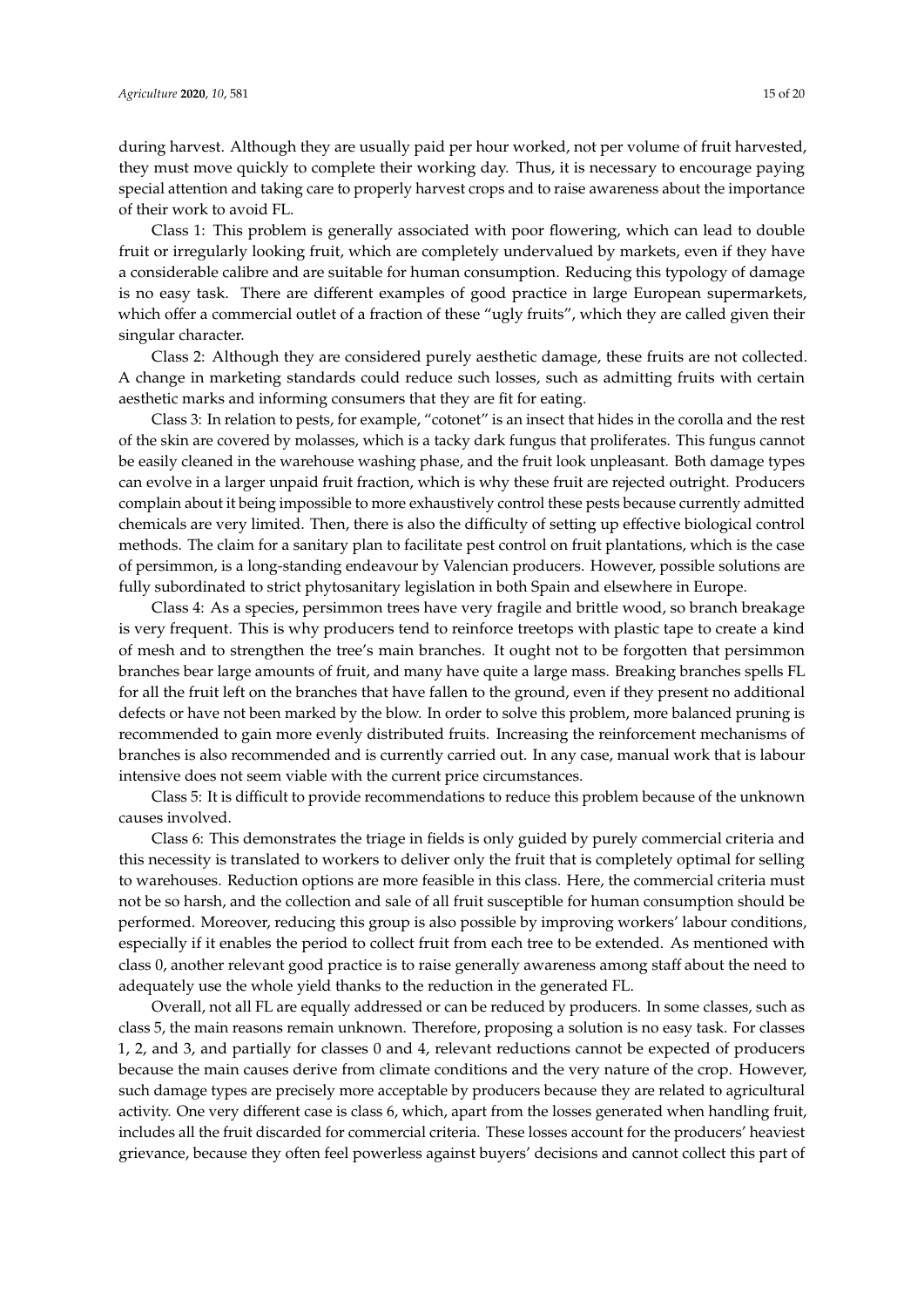yields. This fact forces producers to intensify crops, because they need to produce many kilograms of perfect fruit in aesthetic terms if they are to achieve a minimum return.

In addition, what can be observed is that all these damage groups have substantially increased with time. Some of these damage types are inherent to the crop, such as defects from fields that vary naturally every year. The warehouse staff provided the present study with information indicating that the penalties set by the retail have constantly increased. This fact forces warehouses to be equally strict when selecting fruit to be catalogued as the first category. This higher level of demand in aesthetic criteria terms seems to be in accordance with a bigger offer. For the last few years, the available persimmon volume on the market has increased. The main consequence of this was that the defects which were scarcely penalised before are not acceptable today. This explains the demanding triage undertaken in parcels. Moreover, an additional triage takes place with the fruit delivered to warehouses which are catalogued as a second category or for industrial uses due exclusively to aesthetic criteria.

This study attempts to bring about a significant change in current marketing approaches which govern agri-food chain functioning. The present study intends to highlight the key role of farmers as their work is the starting point for the entire agri-food chain. Nowadays, farmers have to face all the risks and implicit uncertainties of field production. They always have the least market power, and are usually forced to accept prices and commercial conditions that severely constrain their profitability and their options to continue with agrarian activity. The availability of studies that explain the reality of this production sector and show the fruit volume that is pointlessly lost on the ground should serve to initiate fundamental thinking about all this. Thus, the use of the indicators known as "unpaid fraction" and "total mass and economic losses" could be interesting to start detecting possible unfair trading practices in this agri-food chain step.

Given the importance of farmers' work, it is necessary that the entire yield lead to economic profitability. Undoubtedly, the increased recognition of farmer's work may result in their work being adequately paid. For this purpose, the incorporation of the entire yield suitable for human consumption into the commercial chain would be a promising alternative in order to promote economic justice. As farmers are not in a position to change the framework on their own, there is pressing need to adjust the trading system framework with each stakeholder on a level playing field. This would also entail reducing the environmental and social impacts associated with the FLW issue that indirectly affect rural territories.

The role of cooperatives is also essential. Firstly, the wide variety of direct services provided to producers is a key factor, because farmers cannot possibly render these services themselves, given their limited dimension. Secondly, the effort made to commercialise production and the volume of work generated in producing regions must be appropriately valued. The link between the demanding triage in parcels according to aesthetic criteria and the generated FL can come into play by visualising what work in the field is like and by knowing that those responsible for following the harvesting process are the personnel from cooperatives. Nevertheless, after observing the trend in the last few years, we should focus on thinking that these criteria have been forced from the next agri-food chain step.

Obviously, if production is higher, the sector must make many efforts to organise itself internally and to find new markets to provide this new volume commercial outflow. The first agri-food chain stages, including cooperatives and other warehouses, must invest in creative solutions to obtain new food products as an alternative to fresh consumption. Developing the persimmon industry offers a very high potential [\[33](#page-19-13)[–35\]](#page-19-14) by creating new products, such as dehydrated persimmon, marmalades, and drinks such as beers, all of which are already available on a small scale. Other products must be explored to exploit this raw material, where peptina and other components that can be used in, for example, the cosmetics industry.

This work closes by mentioning the commercialisation of fruit and vegetables that are not suitable according to the aesthetic standard and are also known as "ugly foods". If we recognise the posed problem of pretending that only very uniform fruit and vegetables must be sold, then more and more people would be willing to consume food that falls beyond current quality standards. In fact,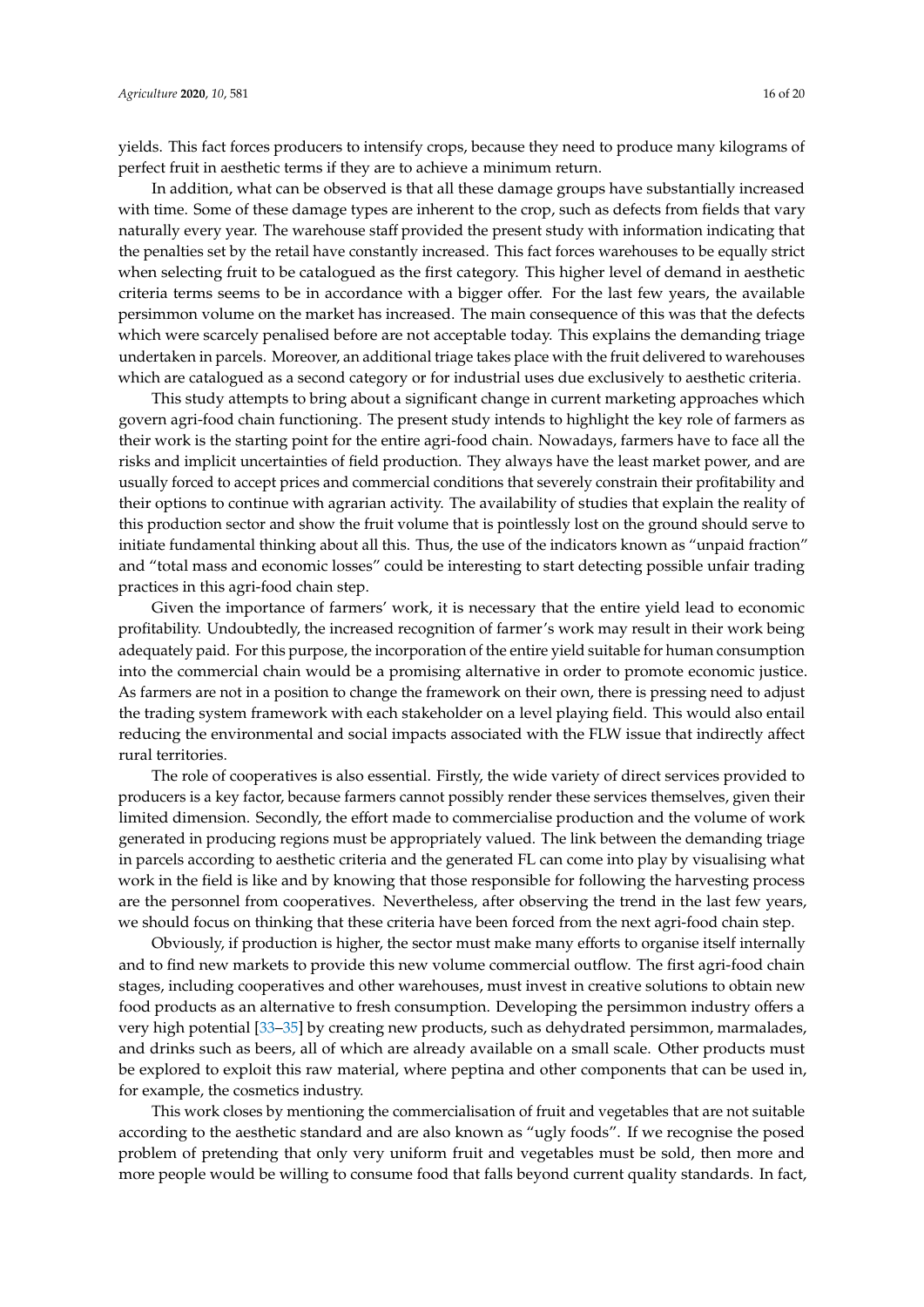several initiatives are already underway to promote these ugly foods. A large amount of deformed fruit can be offered to commercial outlets if these initiatives are to extend. Deformed persimmons represent 9.47% of the total harvest losses and are included in the aforementioned damage class 1. Moreover, those fruits lost due to marks on the skin and scars, but that do not evolve to greater damage, can also be reduced. They represent 4.57% of the total persimmon losses and are included in damage class 2. The vast majority of the fruit that drops on the ground from breaking branches can be diminished and are covered by class 4, with 31.7% of the total losses in fields.

If these measures are coupled with the significant reduction in the triage undertaken in fields, and if fruit collection is carried out more carefully, the persimmon losses in class 6 could almost be eliminated. This class represents 27.92% of the total FL.

In practice, producers can barely reduce the majority of the damage classes catalogued in the different parcels herein included in a practical manner. There is therefore a need to maintain production support programmes and also to promote policies that enhance their work, all of which could help society at large to increase its awareness that humankind should make better use of the harvest. However, the role of the retail sector can be significant. It is also necessary that the initiatives which support more responsible consumer use become another key link to reduce the FL in fields. Thus, less intensive agriculture can be promoted if ugly fruit demand rises by paying farmers' work more fairly. Therefore, profits would multiply at different levels, which could contribute not only to diverse SDGs but also to meeting the requirements of the recent European farm to fork strategy, which calls for a fair (better revenue for farmers), healthy (more persimmon fruit available to the consumer), and environmentally friendly (less environmental impact per unit due to reduced losses) food system.

# *4.2. Limitations and Further Research*

The results of this study should be interpreted considering the limitations that emerged during the development of this study, and which could be common to other work on quantifying food loss.

First, one has to be aware of the final destination of products discarded at harvest and if those may be accounted for in food loss measurement or not.

In operational terms, a series of limitations has been detected which should be considered by taking FL measurements of tree fruit plants. FL quantification should be undertaken a few hours after the harvest process due to the fruit deterioration caused by remaining in fields, which hampers the determination of the reasons for discarding fruit. Regarding the sampling type and number of analysed trees, it is always necessary to balance the quality of the information obtained with the operability and the cost deriving from fieldwork. It is very difficult to perfectly measure all the fruit lost in parcels, unless global weighing is carried out by collecting all these fruits quickly and mechanically. Even so, the measurement process herein undertaken is considered suitable for other tree fruit plants. Although the level of representativeness was subject to the size of the sample—which, in this study, is 10 trees that were taken on a discretionary basis—care must be taken to ensure that they are representative for all the trees on the parcel. In addition to this, the selection of parcels must also be as representative as possible for the territory to be analysed. In this work, this approach was taken, so the expected results can have a very acceptable validity.

In addition, sampling must also consider aspects such as the agent that decides the quality of the fruit that is discarded in the field, which, in the present case, has been the cooperative, which is also the one that organises the harvest. Accessing data from various cooperatives would undoubtedly increase the reliability of the data, but one has always take into account the restrictions caused by limited budget, time, and willingness for cooperation, which research faces in most cases.

## **5. Conclusions**

The present study has determined the food loss of a very relevant fruit tree in the Spanish Mediterranean, the persimmon. There are hardly any works that have developed similar studies,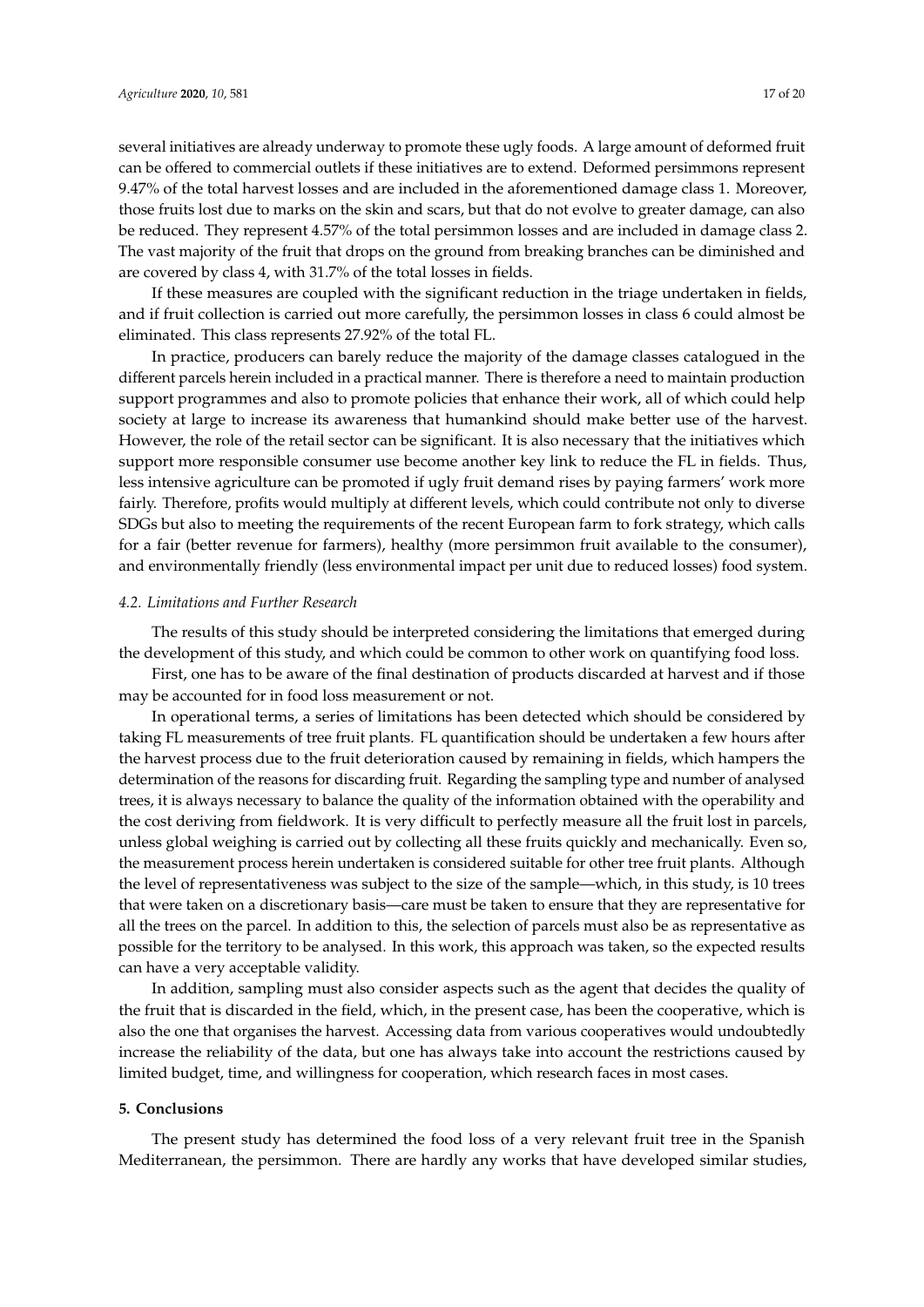and even less in the case of fruit trees, so it is thought that this paper can contribute favourably to this gap in the scientific literature.

The FLW figures have gradually become known in the rest of the agri-food chain, but very few works show the problem in a relevant part of total food production. This is the primary production generated by farmers, which they should be paid for on a fair basis. Despite this food being perfectly suitable for human consumption, it is finally not used and is left on the ground. This fact is a great injustice to the farmers, who cannot be made responsible for this volume of FL because it is mainly due to the way the commercial system currently operates.

Different indicators have been determined to express the losses observed in the 12 reference parcels (Table [5\)](#page-11-0); to the data on field losses are added the actual information on the storage losses (unpaid) that are subtracted in the warehouse. In relation to the group of indicators shown in Table [5,](#page-11-0) these obtained figures are very high and show the pressure that markets place on producers. The final message is that producers are obliged to produce much bigger volumes of food, with all the associated negative impacts in environmental, social, and economic terms. Therefore, producers pursue persimmon cultivation profitability by increasing the number of kilograms sold. Financial profits are a key factor to maintain agrarian activity, but it is not always possible to make them by the average price per kilo that can be made for fruit.

In addition, it should be noted that these losses induce relevant impacts, starting with environmental issues such as misuses of irrigation water, fertilisers, phytosanitary products, and other inputs. The social impact involves a significant amount of labour wages being wasted, while all the discarded fruit is not used to feed humans. Moreover, there is an evident negative economic impact, because all these agricultural inputs entail costs, plus the physical invested assets are misused. In short, we face a problem that requires reflective discussion between the different involved parties and a change in the productive and commercial standards in order to facilitate the proper use of a larger volume of yield for the original purpose.

With the persimmon chain, this happens to be the retail sector that is centralised in large supermarket chains. In general, these companies are in a more favourable situation than farmers and their strength within the food chain is evident. Thus, the generation of imbalances compared to the other phases, such as the production step, is commonplace. For this reason, fairer trading practices for all sides should be collectively agreed on to lower the global FLW indices. This issue is currently being discussed in different official and business forums [\[36](#page-19-15)[,37\]](#page-19-16). In the present work, the total mass and economic losses of producers were estimated to be either 29.5%, if referring to the total produced volume, or 38.5%, if referring to the number of finally commercialised kilograms on average (Table [5\)](#page-11-0). Therefore, it can be conclusively stated that millions of kilograms of persimmon are potentially edible but wasted in Spain every year.

Any fruit that is struck, scratched, or presents an unsuitable colour or calibre is left on the ground. The fact that the same damage typology is penalised, firstly in the field and secondly in warehouses, only confirms the tendency of the retail sector to be increasingly more demanding with aesthetic criteria. The main consequence is the impossibility of offering fruit that is not uniform and aesthetically imperfect to commercial outlets. Claiming that agricultural holdings have to be transformed into factories that produce completely identical food with no kind of defect is considered unfair and unfeasible. Agricultural holdings produce food whose variability is determined by nature. An understanding of this by society as a whole would mean progress in achieving much more responsible production and consumption. Since agricultural output relies on natural framework conditions to a large extent, the recognition of this fact by society could contribute to the future improvement of food systems and food consumption towards increased sustainability.

**Author Contributions:** Conceptualisation, M.-A.F.-Z. and H.B.; methodology, M.-A.F.-Z. and H.B.; formal analysis, M.-A.F.-Z. and H.B.; writing—original draft preparation, M.-A.F.-Z., H.B., and F.S.; writing—review and editing, H.B., F.S., and M.-A.F.-Z.; supervision, F.S. All the authors have read and agreed to the published version of the manuscript.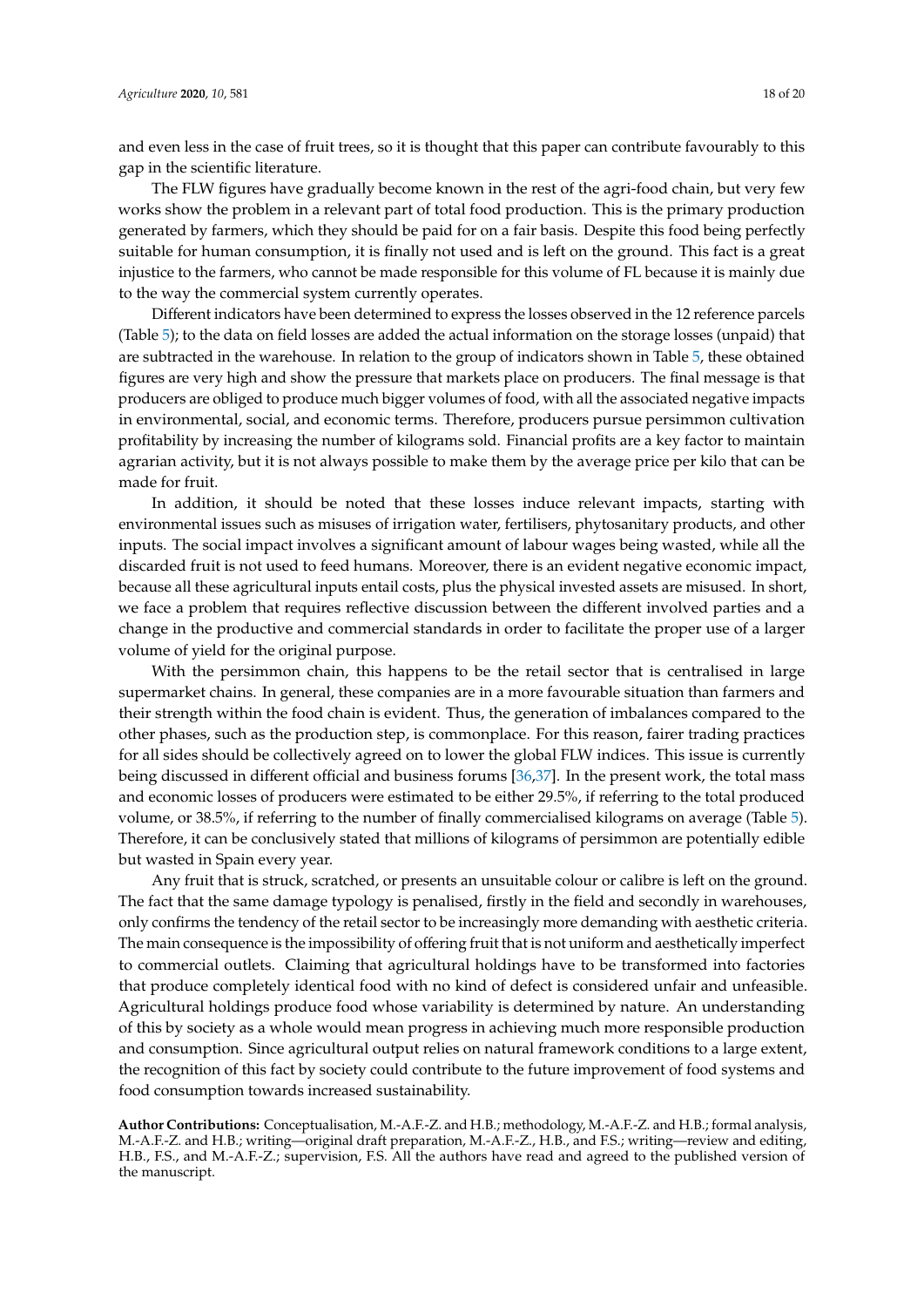**Funding:** This research received no external funding.

**Acknowledgments:** The results of the present study form part of a plan against food waste in the Comunitat Valenciana (BonProfit Plan), financed by the General CAP Agency (Conselleria de Agricultura, Desarrollo Rural, Emergencia Climática y Transición Ecológica, of the Generalitat Valenciana). The authors wish to thank the cooperative, farmers, and technicians who participated in the study. Special thanks to Pablo Fernández-Mejías for his good work in designing Figure [1.](#page-3-0)

**Conflicts of Interest:** The authors declare no conflict of interest.

## **References**

- <span id="page-18-0"></span>1. Gustavsson, J.; Cederberg, C.; Sonesson, U.; Meybeck, A. *Global Food Losses and Food Waste-Extent, Causes and Prevention*, 1st ed.; FAO: Gothenburg, Sweden, 2011; ISBN 9780786495566.
- <span id="page-18-1"></span>2. FAO. *Food Wastage Footprint: Impacts on Natural Resources (Technical Report)*; FAO: Rome, Italy, 2013.
- <span id="page-18-2"></span>3. General, A. *United Nations Transforming Our World: The 2030 Agenda for Sustainable Development*; Division for Sustainable Development Goals: New York, NY, USA, 2015.
- <span id="page-18-3"></span>4. European Commission. *Communication from the Commission to the European Parliament, the Council, the European Economic and Social Committee and the Committee of the Regions Closing the Loop—An EU Action Plan for the Circular Economy*; COM/2015/0614 final; European Commission: Brussels, Brussels, 2015.
- <span id="page-18-4"></span>5. *European Parliament European Parliament Resolution of 15 January 2020 on the European Green Deal (2019*/*2956(RSP)) 2020*; European Parliament: Strasbourg, France, 2020.
- <span id="page-18-5"></span>6. European Court of Auditors. *European Court of Auditors Combating Food Waste: An Opportunity for the EU to Improve the Resource-E*ffi*ciency of the Food Supply Chain*; European Court of Auditors: Luxembourg, 2016; Volume 34.
- <span id="page-18-6"></span>7. *World Resources Institute Food Loss and Waste Accounting and Reporting Standard*; World Resources Institute: Washington, DC, USA, 2016.
- <span id="page-18-7"></span>8. Tostivint, C.; Östergren, K.; Quested, T.; Soethoudt, J.M.; Stenmarck, A.; Svanes, E.; O'Connor, C. *Food Waste Quantification Manual to Monitor Food Waste Amounts and Progression*; FUSION EU Project: Paris, France, 2016.
- <span id="page-18-8"></span>9. Xue, L.; Liu, G.; Parfitt, J.; Liu, X.; Van Herpen, E.; Stenmarck, Å.; O'Connor, C.; Östergren, K.; Cheng, S.Missing Food, Missing Data? A Critical Review of Global Food Losses and Food Waste Data. *Environ. Sci. Technol.* **2017**, *51*, 6618–6633. [\[CrossRef\]](http://dx.doi.org/10.1021/acs.est.7b00401)
- <span id="page-18-9"></span>10. Corrado, S.; Sala, S. Food waste accounting along global and European food supply chains: State of the art and outlook. *Waste Manag.* **2018**, *79*, 120–131. [\[CrossRef\]](http://dx.doi.org/10.1016/j.wasman.2018.07.032) [\[PubMed\]](http://www.ncbi.nlm.nih.gov/pubmed/30343738)
- <span id="page-18-10"></span>11. Corrado, S.; Caldeira, C.; Eriksson, M.; Hanssen, O.J.; Hauser, H.E.; van Holsteijn, F.; Liu, G.; Östergren, K.; Parry, A.; Secondi, L.; et al. Food waste accounting methodologies: Challenges, opportunities, and further advancements. *Glob. Food Secur.* **2019**, *20*, 93–100. [\[CrossRef\]](http://dx.doi.org/10.1016/j.gfs.2019.01.002) [\[PubMed\]](http://www.ncbi.nlm.nih.gov/pubmed/31008044)
- <span id="page-18-11"></span>12. Fabi, C.; English, A. Methodological proposal for monitoring SDG Target 12.3. In *The Global Food Index Design, Data Collection Methods and Challenges*; FAO: Rome, Italy, 2018.
- <span id="page-18-12"></span>13. European Commission Commission Delegated Decision (EU). 2019/1597 of 3 May 2019 supplementing Directive 2008/98/EC of the European Parliament and of the Council as regards a common methodology and minimum quality requirements for the uniform measurement of levels of food wast 2019. *Off. J. Eur. Union* **2019**, 77–85.
- <span id="page-18-13"></span>14. European Parliament Regulation (EC). No. 178/2002 of the European Parliament and of the Council of 28 January 2002 laying down the general principles and requirements of food law, establishing the European Food Safety Authority and laying down procedures in matters of food safety. *O*ff*. J. Eur. Union* **2002**, 1–24.
- <span id="page-18-14"></span>15. FAO/WHO. *Report of the Twentieth Session of the Codex Committee on General Principles, Paris, France, 3–7 May 2004*; ALINORM 04/27/33A, Appendix II; Food and Agricultural Organization of the United Nations and World Health Organization: Paris, France, 2004.
- <span id="page-18-15"></span>16. Östergren, K.; Gustavsson, J.; Bos-Brouwers, H.; Timmermans, T.; Hansen, O.J.; Møller, H.; Anderson, G.; O'Connor, C.; Soethoudt, H.; Quested, T. *FUSIONS Definitional Framework for Food Waste*; FUSION EU Project; NameSIK—The Swedish Institute for Food and Biotechnology: Göteborg, Sweden, 2014.
- <span id="page-18-16"></span>17. Baker, G.A.; Gray, L.C.; Harwood, M.J.; Osland, T.J.; Tooley, J.B.C. On-farm food loss in northern and central California: Results of field survey measurements. *Resour. Conserv. Recycl.* **2019**. [\[CrossRef\]](http://dx.doi.org/10.1016/j.resconrec.2019.03.022)
- <span id="page-18-17"></span>18. Caldeira, C.; de Laurentiis, V.; Sala, S. *Suggestions to Improve Data Coverage and Comparability in Food Waste Accounting Studies across the EU*; Publications Office of the European Union: Luxembourg, 2019.